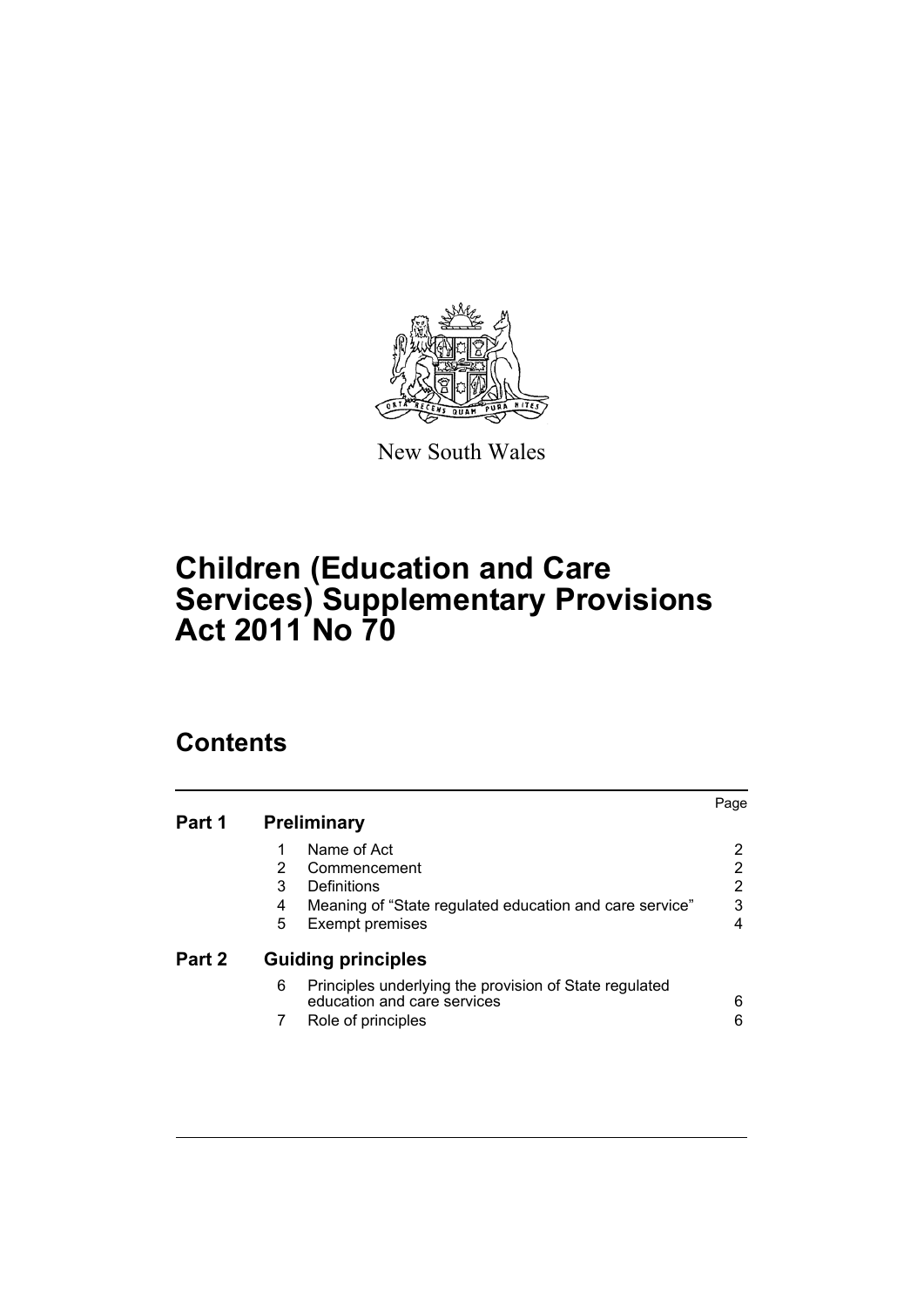Contents

|        |                                                    |                   |                                                                                                                                                                                                                                                                                                                                                    | Page                                               |
|--------|----------------------------------------------------|-------------------|----------------------------------------------------------------------------------------------------------------------------------------------------------------------------------------------------------------------------------------------------------------------------------------------------------------------------------------------------|----------------------------------------------------|
| Part 3 |                                                    |                   | State regulated education and care services                                                                                                                                                                                                                                                                                                        |                                                    |
|        |                                                    | <b>Division 1</b> | Operation of State regulated education and<br>care services                                                                                                                                                                                                                                                                                        |                                                    |
|        | 8<br>9<br>10                                       |                   | Unauthorised provision of education and care service<br>Advertising of unauthorised education and care service<br>Nomination of supervisor                                                                                                                                                                                                         | $\overline{7}$<br>$\overline{7}$<br>8              |
|        |                                                    | <b>Division 2</b> | <b>Provider approvals</b>                                                                                                                                                                                                                                                                                                                          |                                                    |
|        | 11<br>12                                           |                   | Provider approvals<br>Contravention of provider approval                                                                                                                                                                                                                                                                                           | 8<br>8                                             |
|        |                                                    | Division 3        | Service approvals                                                                                                                                                                                                                                                                                                                                  |                                                    |
|        | 13<br>14                                           |                   | Service approvals<br>Contravention of service approval                                                                                                                                                                                                                                                                                             | 9<br>9                                             |
|        |                                                    | <b>Division 4</b> | <b>Supervisor certificates</b>                                                                                                                                                                                                                                                                                                                     |                                                    |
|        | 15<br>16                                           |                   | Supervisor certificates<br>Contravention of supervisor certificate                                                                                                                                                                                                                                                                                 | 9<br>9                                             |
| Part 4 |                                                    |                   | <b>National Law alignment</b>                                                                                                                                                                                                                                                                                                                      |                                                    |
|        |                                                    | <b>Division 1</b> | <b>Alignment with National Law</b>                                                                                                                                                                                                                                                                                                                 |                                                    |
|        | 17<br>18                                           |                   | Alignment with National Law<br>Application of Children (Education and Care Services<br>National Law Application) Act 2010                                                                                                                                                                                                                          | 10<br>10                                           |
|        | 19<br>20                                           |                   | Application of Interpretation Act 1987<br>Extension does not affect operation of National Law in<br>respect of nationally regulated education and care services                                                                                                                                                                                    | 10<br>10                                           |
|        |                                                    | <b>Division 2</b> | <b>Modification of National Law</b>                                                                                                                                                                                                                                                                                                                |                                                    |
|        | 21<br>22<br>23<br>24<br>25<br>26<br>27<br>28<br>29 | services          | <b>Excluded provisions</b><br>References to education and care services<br>References to National Law<br>References to Regulatory Authority<br>References to regulations<br>References to matters that relate to national scheme only<br>Specific variations-home based education and care<br>Reviewable decisions<br><b>Further modifications</b> | 11<br>12<br>12<br>13<br>13<br>13<br>14<br>14<br>14 |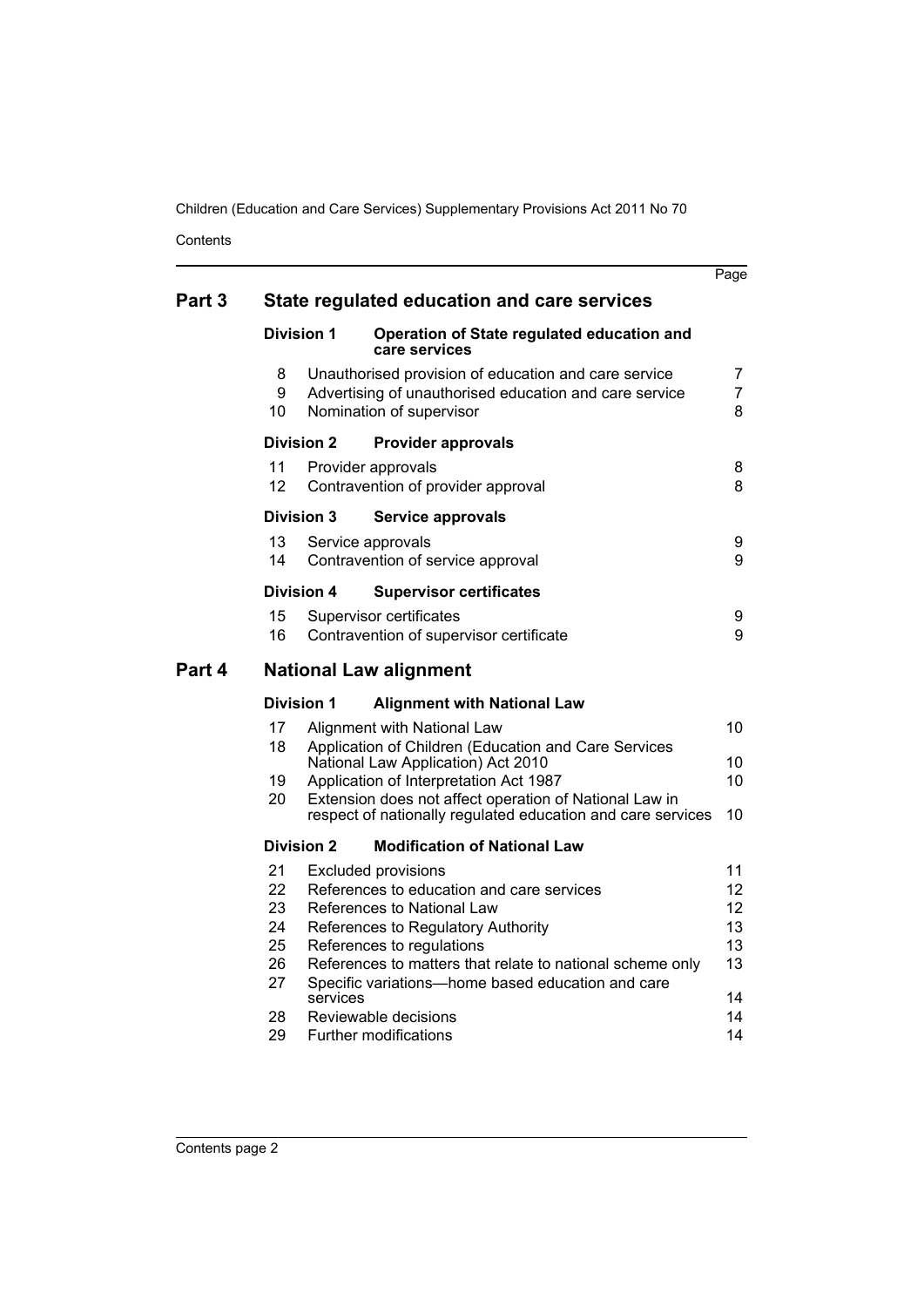Contents

|                                        | <b>Division 3</b>    | Recognition of matters provided for by<br><b>National Law</b>                                                                                |                      |
|----------------------------------------|----------------------|----------------------------------------------------------------------------------------------------------------------------------------------|----------------------|
|                                        | 30<br>31             | Approved providers<br>Authorised officers                                                                                                    | 14<br>14             |
| Part 5                                 |                      | <b>Other operational requirements</b>                                                                                                        |                      |
|                                        | 32<br>33<br>34<br>35 | Information to be provided to parents<br>Parental contact with children<br>Home based education and care services—adult residents<br>Records | 16<br>16<br>17<br>17 |
| Part 6                                 |                      | <b>Miscellaneous</b>                                                                                                                         |                      |
|                                        | 36<br>37<br>38<br>39 | Regulations<br>Adoption of other publications<br>Application of State Records Act 1998 to certain services<br>Review of Act                  | 18<br>18<br>19<br>19 |
| <b>Schedule 1</b><br><b>Schedule 2</b> |                      | Savings, transitional and other provisions<br><b>Amendment of Acts and Regulations</b>                                                       | 20<br>21             |

Page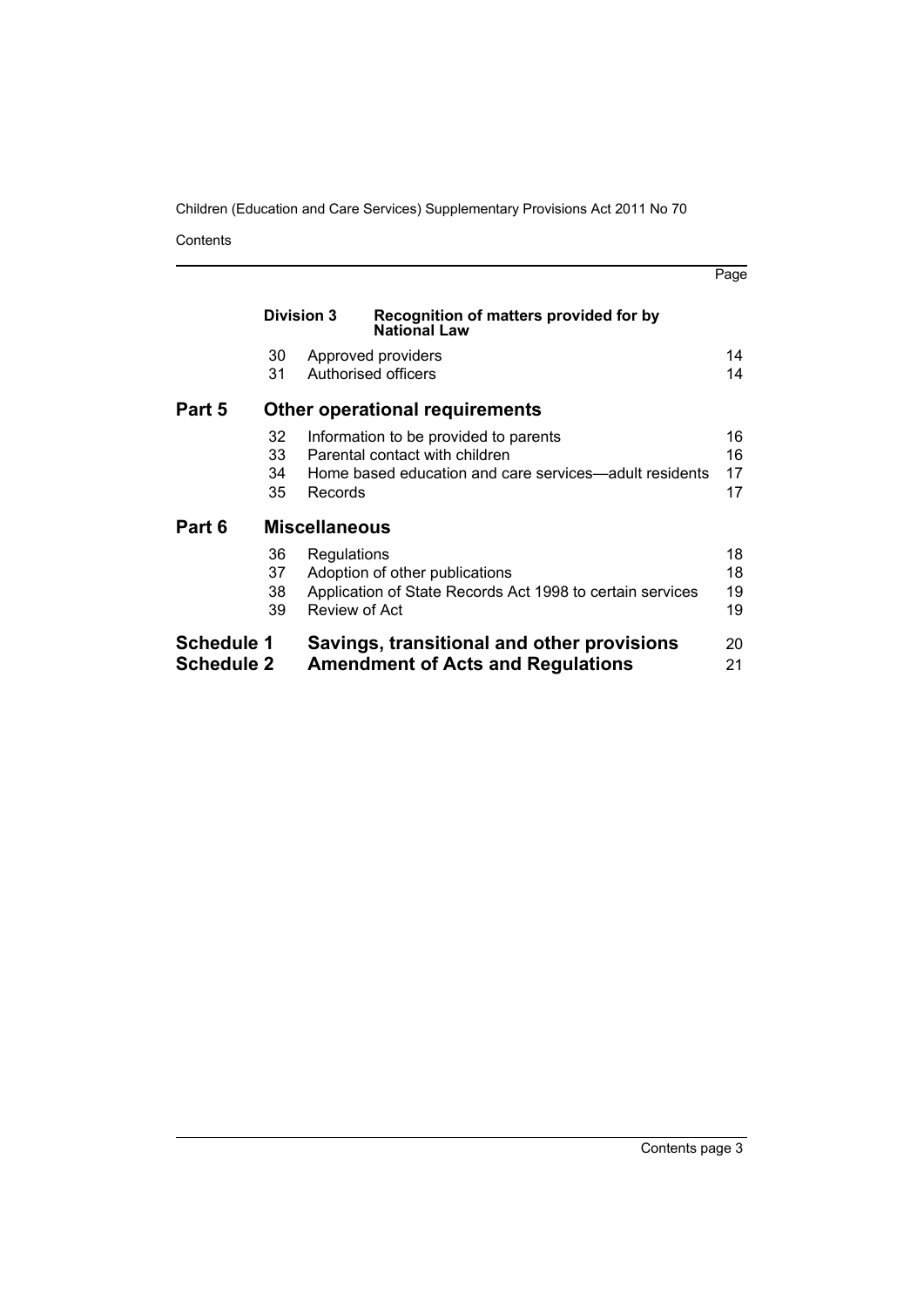

New South Wales

# **Children (Education and Care Services) Supplementary Provisions Act 2011 No 70**

Act No 70, 2011

An Act to regulate the provision of certain children's education and care services; to align the regulation of those services with the *Children (Education and Care Services) National Law (NSW)*; and for other purposes. [Assented to 28 November 2011]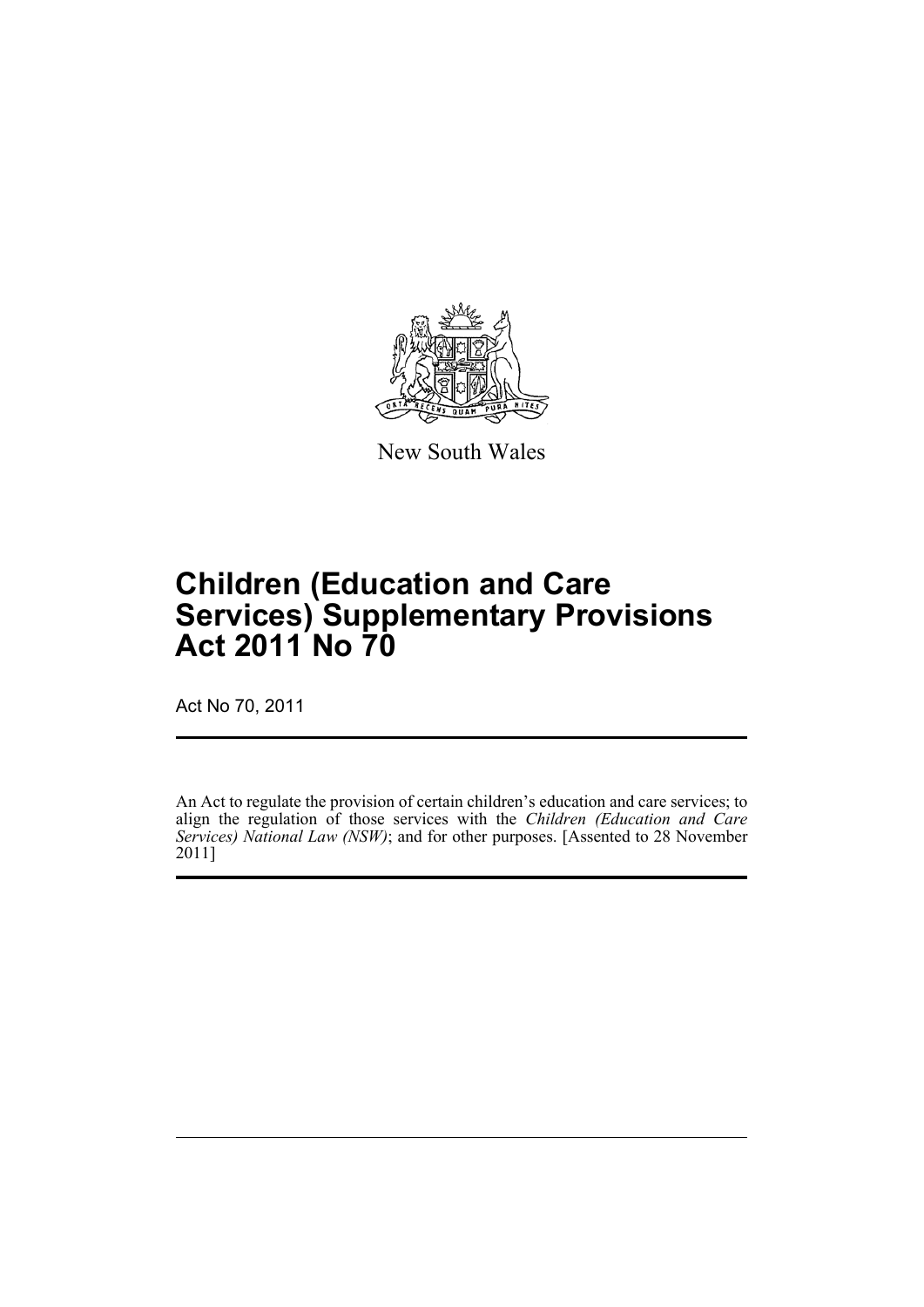Children (Education and Care Services) Supplementary Provisions Act Section 1 2011 No 70 Part 1 Preliminary

**The Legislature of New South Wales enacts:**

# <span id="page-4-1"></span><span id="page-4-0"></span>**Part 1 Preliminary**

### **1 Name of Act**

This Act is the *Children (Education and Care Services) Supplementary Provisions Act 2011*.

### <span id="page-4-2"></span>**2 Commencement**

This Act commences on a day or days to be appointed by proclamation.

### <span id="page-4-3"></span>**3 Definitions**

(1) In this Act:

*approved education and care service* means a State regulated education and care service for which a service approval exists.

*approved provider* means:

- (a) a person who holds a provider approval granted under the National Law Alignment Provisions, or
- (b) a person who is taken to be an approved provider under Division 3 of Part 4.

*centre based education and care service*—see section 4.

*certified supervisor* means a person who holds a supervisor certificate. *education and care service*—see section 4.

*exempt premises*—see section 5.

*family day care service* has the same meaning as it has in the National Law.

*home based education and care service*—see section 4.

*mobile education and care service*—see section 4.

*National Law* means the *Children (Education and Care Services) National Law (NSW)*.

*National Law Alignment Provisions*—see section 17.

*provider approval* means a provider approval under the National Law Alignment Provisions.

*Regulatory Authority* means the Regulatory Authority for this jurisdiction within the meaning of the National Law.

*service approval* means a service approval under the National Law Alignment Provisions.

*State regulated education and care service*—see section 4.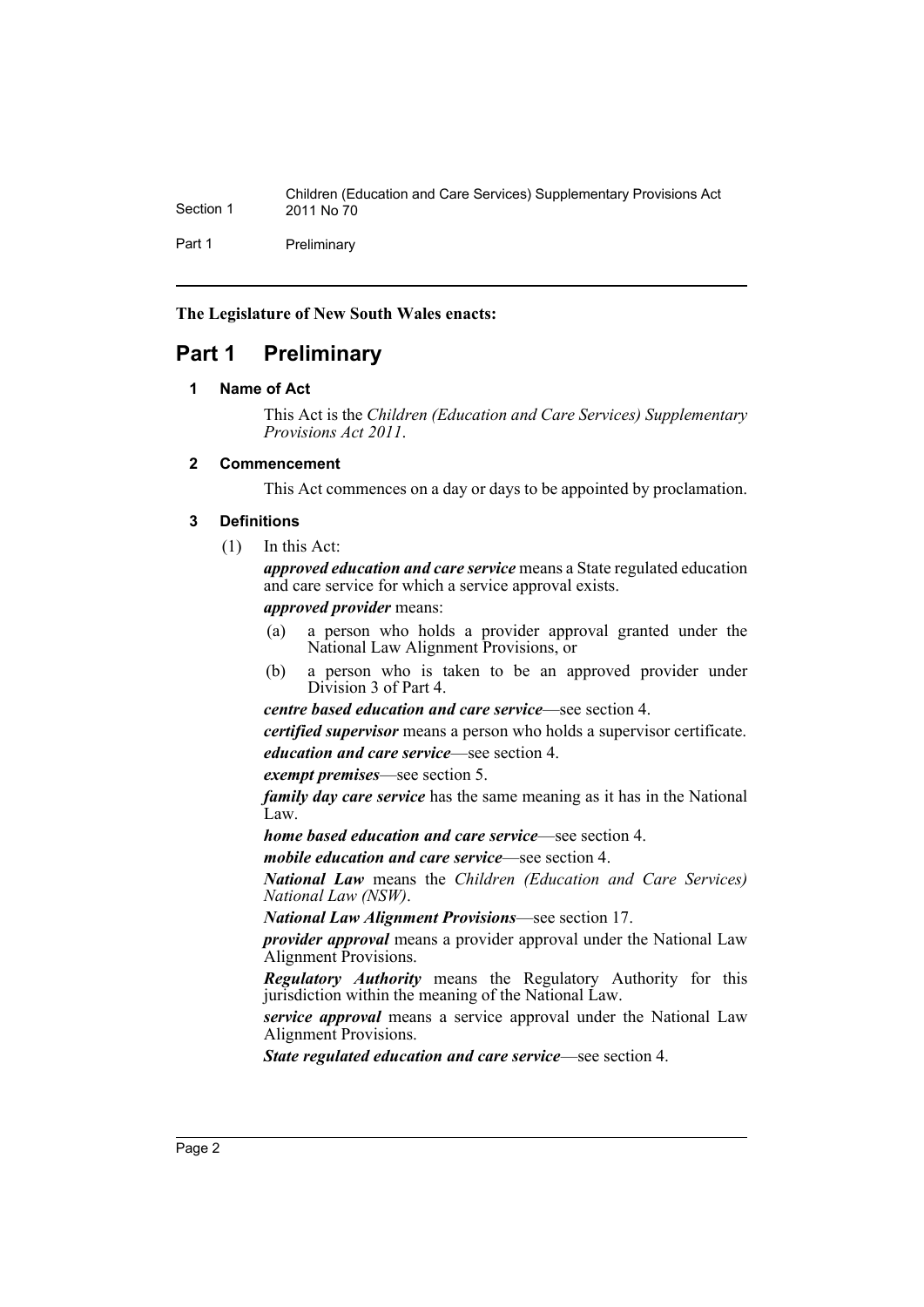| Children (Education and Care Services) Supplementary Provisions Act<br>2011 No 70 | Section 4 |
|-----------------------------------------------------------------------------------|-----------|
| Preliminary                                                                       | Part 1    |

*supervisor certificate* means a supervisor certificate under the National Law Alignment Provisions.

(2) Notes included in this Act do not form part of this Act.

### <span id="page-5-0"></span>**4 Meaning of "State regulated education and care service"**

- (1) For the purposes of this Act, each of the following education and care services is a *State regulated education and care service*:
	- (a) a *home based education and care service*, being an education and care service in which the care (not being care organised or arranged by a family day care service) is provided by the carer at the home of the carer, not being the home of any of the children receiving the care (other than a child related to the carer),
	- (b) a *mobile education and care service*, being an education and care service that visits specific premises, areas or places at specified times for the purpose of providing the care,
	- (c) a *centre based education and care service*, being an education and care service that is provided at fixed premises (other than the home of the approved provider of the service),
	- (d) an education and care service of a kind prescribed by the regulations.
- (2) An *education and care service* is a service that provides education or care (other than residential care), or both education and care, whether directly or indirectly, for one or more children under the age of 6 years and who do not ordinarily attend school (disregarding any children who are related to the person providing the care).
- (3) However, a *State regulated education and care service* does not include any of the following:
	- (a) a service that is an education and care service within the meaning of the National Law (disregarding this Act),
	- (b) a service provided by a designated agency within the meaning of the *Children and Young Persons (Care and Protection) Act 1998*,
	- (c) a babysitting, playgroup or child-minding service that is organised informally by the parents of the children concerned,
	- (d) a service provided for fewer than 5 children (disregarding any children who are related to the person providing the service) at the premises at which at least one of the children resides, being a service that is not advertised,
	- (e) a service involving medical or clinical care provided by a hospital,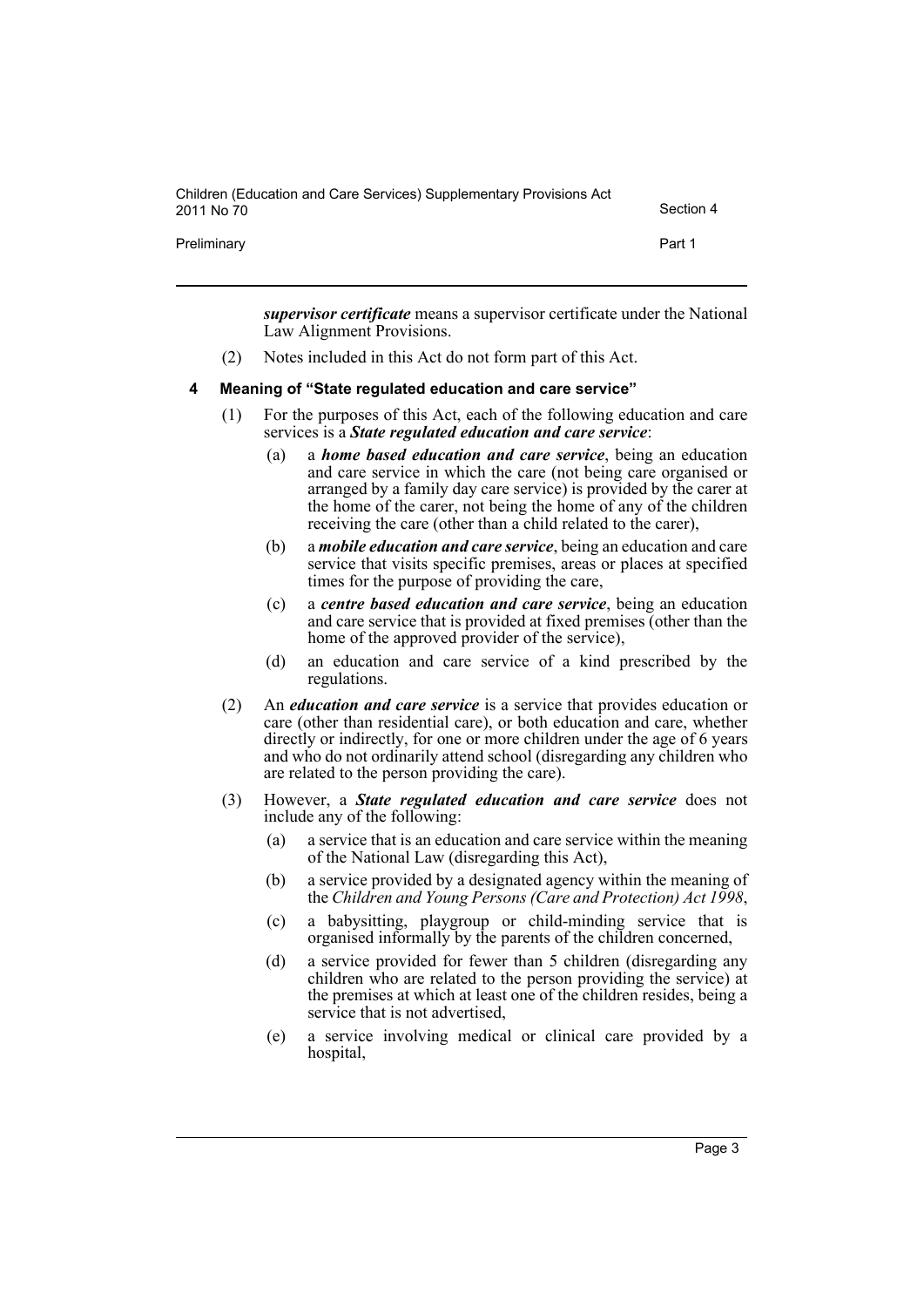Part 1 Preliminary

- (f) a regular child-minding service:
	- (i) that is provided in connection with a hospital, health service or a recreational or commercial facility, and
	- (ii) that is provided by or on behalf of the person conducting the hospital, health service or recreational or commercial facility, and
	- (iii) that is provided to care for children only:
		- (A) while a sibling of the child being cared for is being treated at the hospital or health service, or
		- (B) while the children's parents or authorised carers are visiting or being treated at the hospital or health service or are using the recreational or commercial facility,
- (g) a service that is concerned primarily with the provision of:
	- (i) lessons or coaching in, or providing for participation in, a cultural, recreational, religious or sporting activity, or
	- (ii) private tutoring,
- (h) a service under which formal education in accordance with the school curriculum set out in Part 3 of the *Education Act 1990* is provided by a government school or a registered non-government school within the meaning of that Act,
- (i) a service provided at exempt premises, but only if the service is established, registered or licensed as part of the institution operating on those premises,
- (j) a service excluded from the operation of this Act by the regulations.
- (4) In this section:

*hospital* means:

- (a) a private health facility licensed under the *Private Health Facilities Act 2007*, or
- (b) a declared mental health facility or a private mental health facility within the meaning of the *Mental Health Act 2007*, or
- (c) a public hospital within the meaning of the *Health Services Act 1997*.

### <span id="page-6-0"></span>**5 Exempt premises**

(1) The regulations may prescribe any class of premises as exempt premises for the purposes of this Act.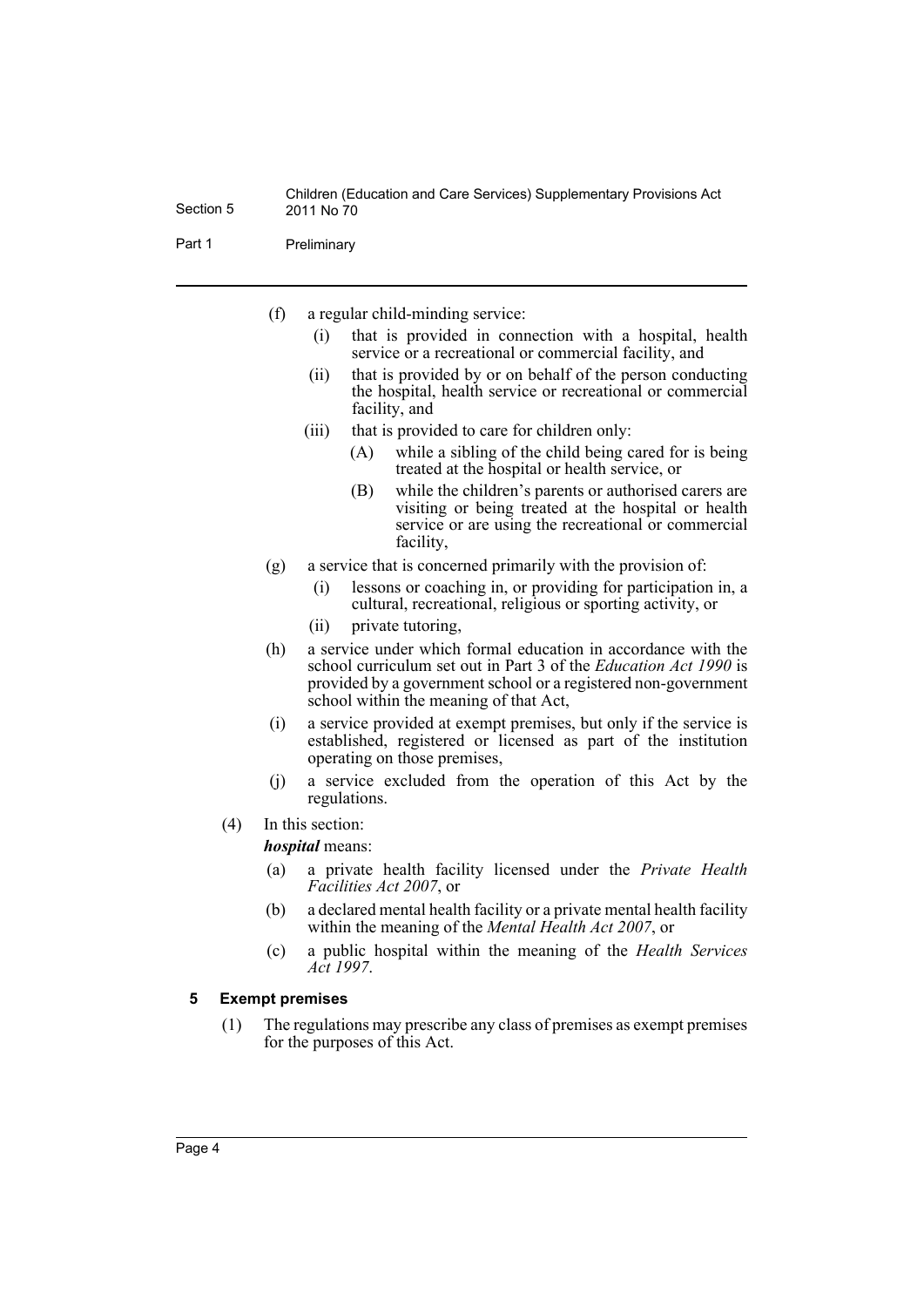| Children (Education and Care Services) Supplementary Provisions Act<br>2011 No 70 | Section 5 |
|-----------------------------------------------------------------------------------|-----------|
| Preliminary                                                                       | Part 1    |

- (2) The Minister may, by order published in the Gazette, declare any premises to be exempt premises for the purposes of specified provisions of this Act.
- (3) A reference in this Act to *exempt premises* is a reference to:
	- (a) any premises belonging to a class of premises prescribed by the regulations as exempt premises, and
	- (b) in relation to any provision of this Act, any premises declared to be exempt premises for the purposes of that provision by an order of the Minister under this section, being an order that is in force.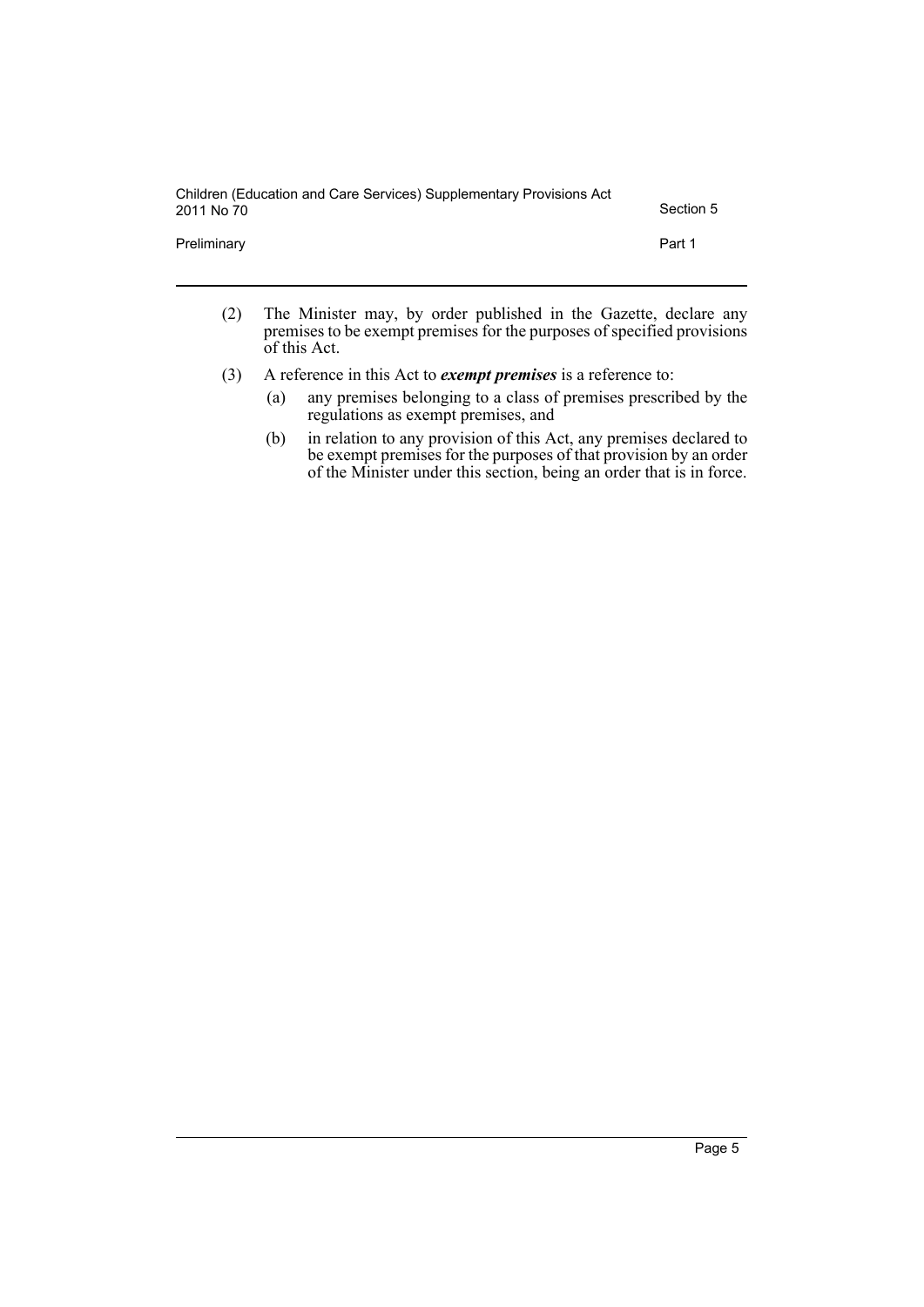Part 2 Guiding principles

# <span id="page-8-1"></span><span id="page-8-0"></span>**Part 2 Guiding principles**

### **6 Principles underlying the provision of State regulated education and care services**

The provision of State regulated education and care services should be based on the following principles:

- (a) the paramount consideration in the provision of State regulated education and care services is the best interests of children,
- (b) children should receive services that meet their individual needs (including the needs of children with a disability) and enhance their physical, emotional, cognitive, social and cultural development,
- (c) State regulated education and care services should assist the development and education of the children who attend them,
- (d) State regulated education and care services should be planned and operated in a manner that recognises the diversity of the children who attend them and of the communities that they serve,
- (e) parents have a right to information about the State regulated education and care services which their children attend,
- (f) parents have both a right and a responsibility to be involved in the making of decisions by a State regulated education and care service in so far as those decisions affect their children.

**Note.** State regulated education and care services must also be operated in accordance with any relevant provisions of the *Anti-Discrimination Act 1977*.

### <span id="page-8-2"></span>**7 Role of principles**

- (1) The principles set out in this Part are intended to give guidance and direction in the administration of this Act. They do not create, or confer on any person, any right or entitlement enforceable at law.
- (2) However, this section does not prevent any disciplinary proceedings against a member of the Government Service.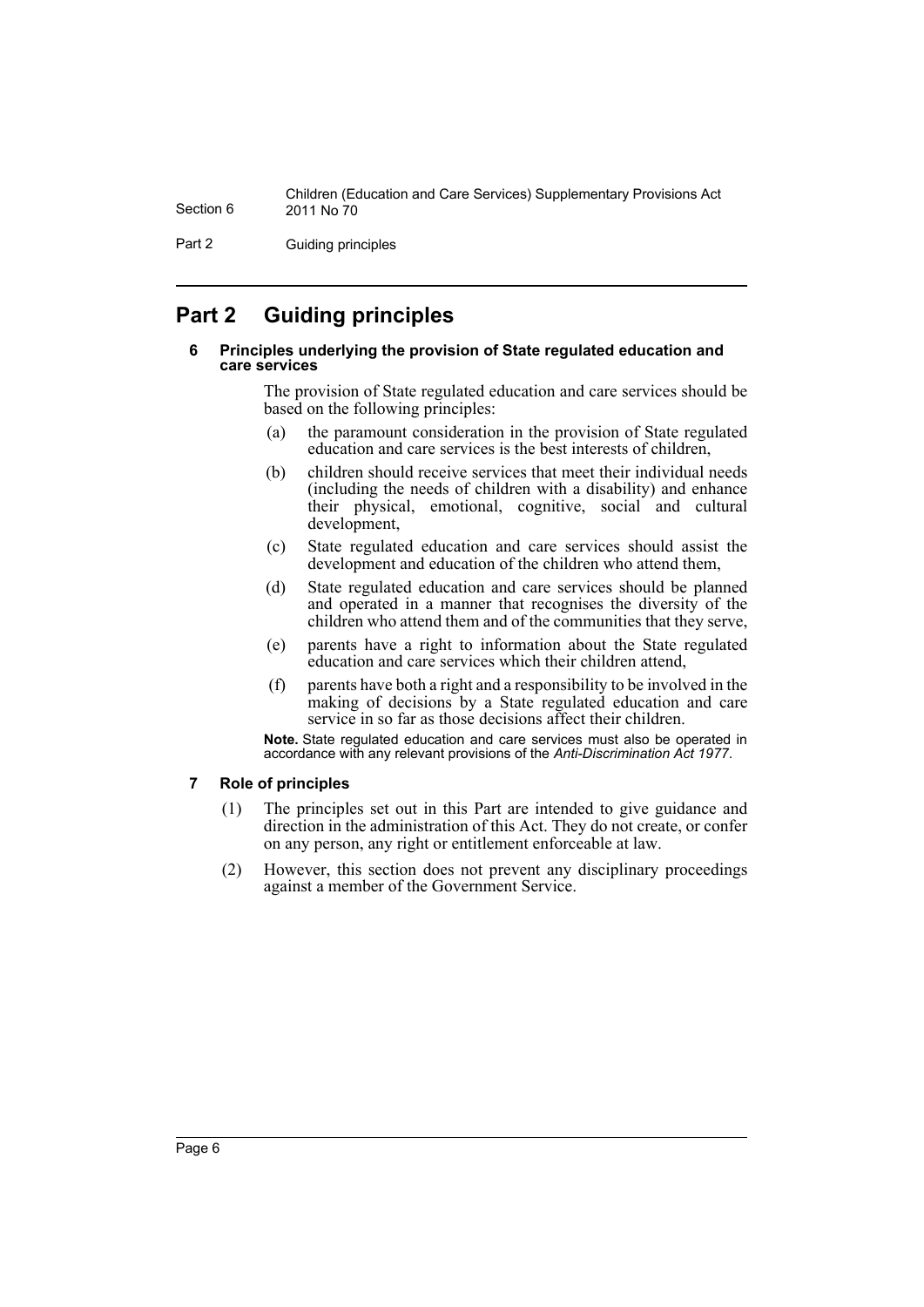| Children (Education and Care Services) Supplementary Provisions Act<br>2011 No 70 | Section 8 |
|-----------------------------------------------------------------------------------|-----------|
| State regulated education and care services                                       | Part 3    |

# <span id="page-9-0"></span>**Part 3 State regulated education and care services**

### <span id="page-9-1"></span>**Division 1 Operation of State regulated education and care services**

# <span id="page-9-2"></span>**8 Unauthorised provision of education and care service**

- (1) A person must not provide a State regulated education and care service unless:
	- (a) the person is an approved provider in respect of that service, and
	- (b) the service is an approved education and care service.
	- Maximum penalty: \$22,000.
- (2) A certified supervisor of a State regulated education and care service who is not the approved provider of the service does not commit an offence against this section in respect of anything done in the course of supervising that service in accordance with the supervisor certificate.
- (3) An employee or other person who provides or assists in providing a State regulated education and care service (other than a certified supervisor of the service) does not commit an offence against this section if the employee or other person is acting in accordance with directions given by the approved provider of the service or a certified supervisor of the service.

### <span id="page-9-3"></span>**9 Advertising of unauthorised education and care service**

- (1) A person must not advertise or hold out that the person is willing to provide a State regulated education and care service unless:
	- (a) the person is an approved provider in respect of the service concerned, and
	- (b) the particular service being advertised is an approved education and care service.

Maximum penalty: \$550.

- (2) A person must not knowingly publish any advertisement inviting the attendance of children at a State regulated education and care service that is not an approved education and care service. Maximum penalty: \$550.
- (3) A person is not guilty of an offence under this section if:
	- (a) the State regulated education and care service is a service that is proposed to be provided in the future, and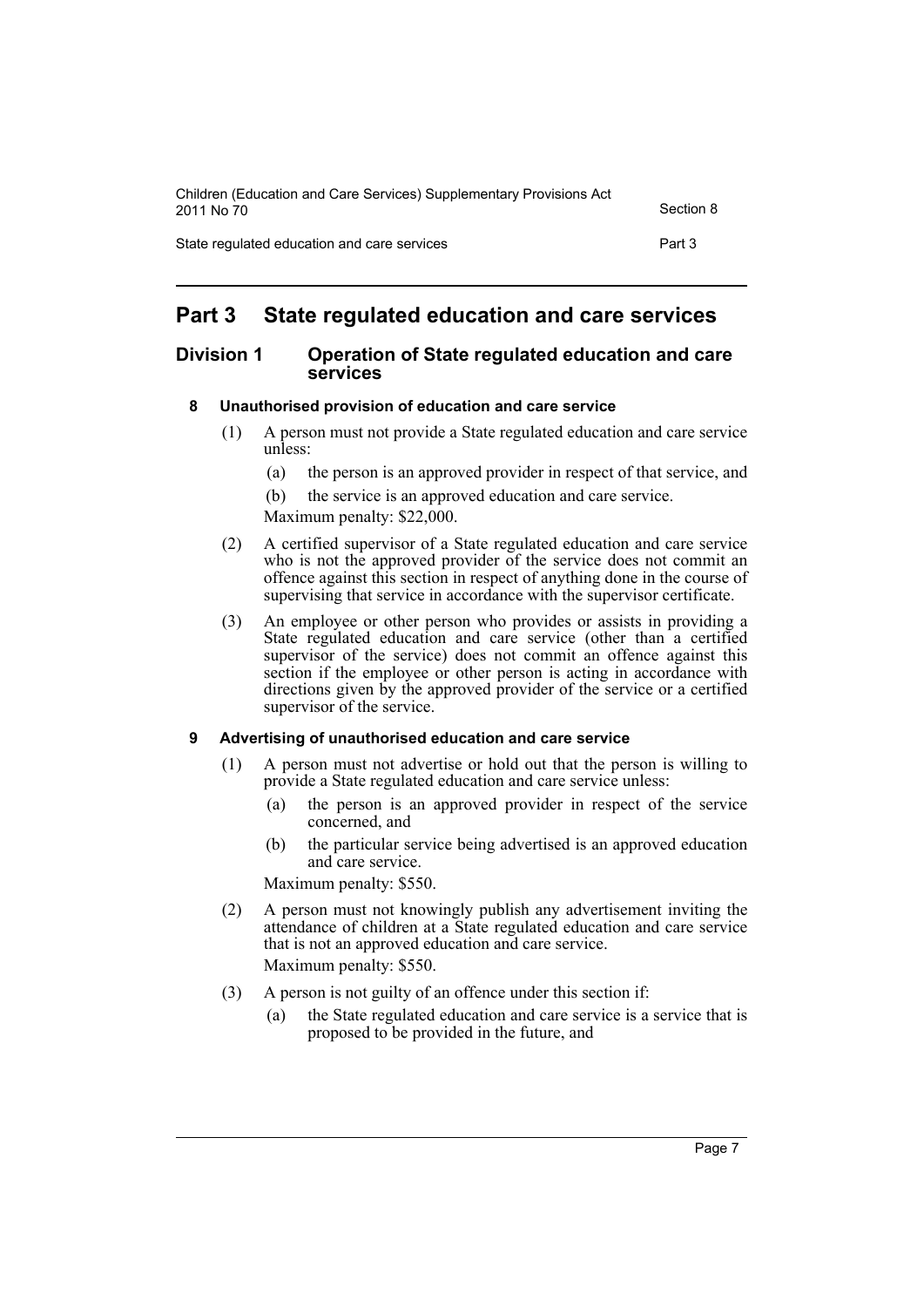Part 3 State regulated education and care services

- (b) the person has duly applied for any provider approval or service approval required to authorise the person to provide the proposed State regulated education and care service, and
- (c) the application has not been finally determined.

### <span id="page-10-0"></span>**10 Nomination of supervisor**

- (1) An approved provider of an approved education and care service must ensure that there is at least one nominated supervisor of the approved education and care service.
- (2) The person nominated must be a person authorised by his or her supervisor certificate to supervise the operation of the approved education and care service or type of approved education and care service concerned.
- (3) A contravention of this section is a contravention of a provision of this Act.
- (4) A nominated supervisor is not required in respect of a home based education and care service.
- (5) In this section:

*nominated supervisor* has the same meaning as it has in the National Law Alignment Provisions.

# <span id="page-10-1"></span>**Division 2 Provider approvals**

### <span id="page-10-2"></span>**11 Provider approvals**

The National Law Alignment Provisions provide for the grant of provider approvals for State regulated education and care services and other matters relating to provider approvals.

**Note.** See also Division 3 of Part 4, which provides for the recognition, for the purposes of this Act, of provider approvals granted under the National Law.

### <span id="page-10-3"></span>**12 Contravention of provider approval**

An approved provider must not contravene a condition of a provider approval granted under the National Law Alignment Provisions.

Maximum penalty: \$10,000 in the case of an individual or \$50,000 in any other case.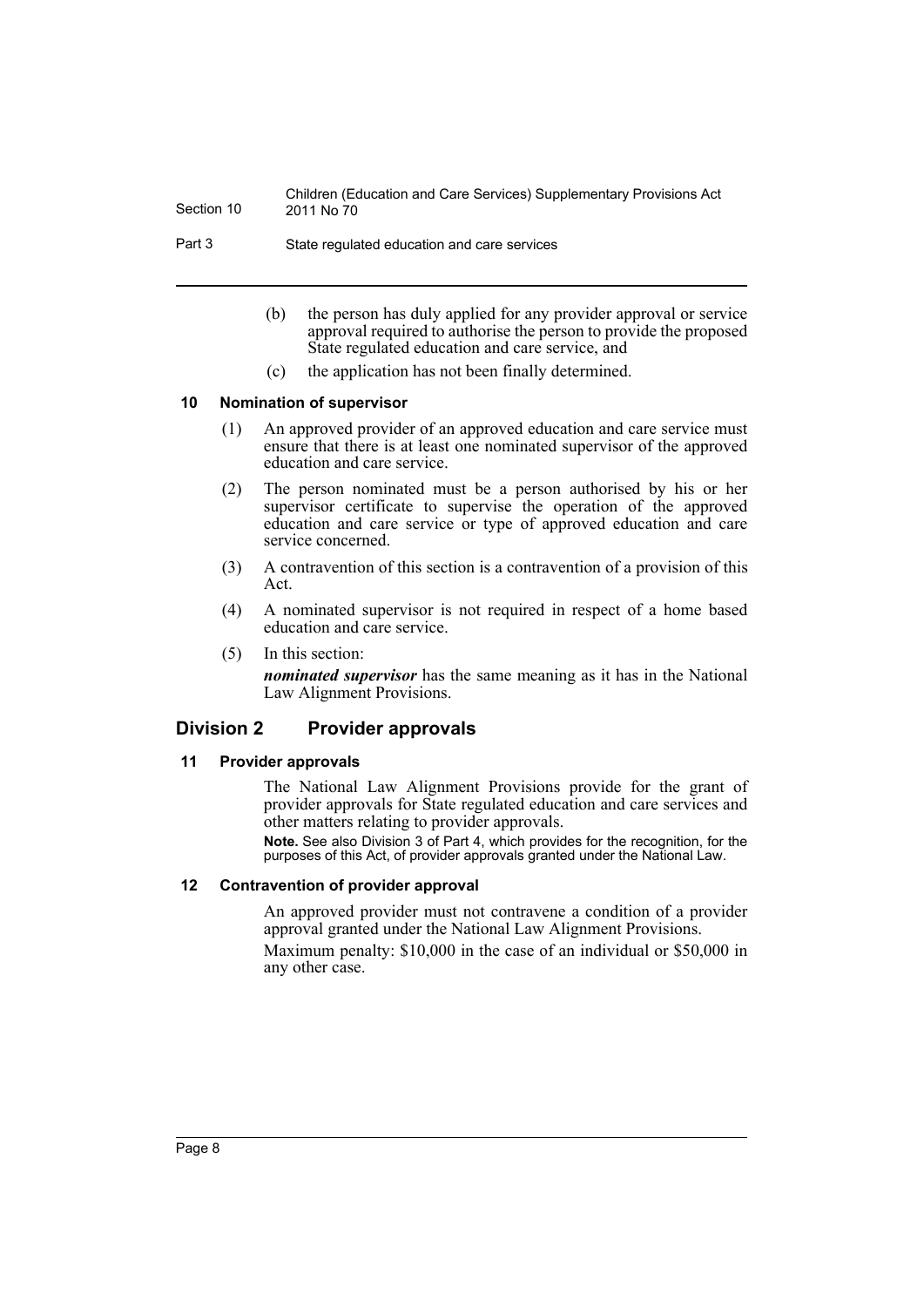| Children (Education and Care Services) Supplementary Provisions Act<br>2011 No 70 | Section 13 |
|-----------------------------------------------------------------------------------|------------|
| State regulated education and care services                                       | Part 3     |

# <span id="page-11-0"></span>**Division 3 Service approvals**

### <span id="page-11-1"></span>**13 Service approvals**

The National Law Alignment Provisions provide for the grant of service approvals for State regulated education and care services and other matters relating to service approvals.

### <span id="page-11-2"></span>**14 Contravention of service approval**

An approved provider must not contravene a condition of a service approval for a State regulated education and care service.

Maximum penalty: \$10,000 in the case of an individual or \$50,000 in any other case.

# <span id="page-11-3"></span>**Division 4 Supervisor certificates**

### <span id="page-11-4"></span>**15 Supervisor certificates**

The National Law Alignment Provisions provide for the grant of supervisor certificates in respect of State regulated education and care services and other matters relating to supervisor certificates.

# <span id="page-11-5"></span>**16 Contravention of supervisor certificate**

A person who is a certified supervisor must not contravene a condition of a supervisor certificate. Maximum penalty: \$4,000.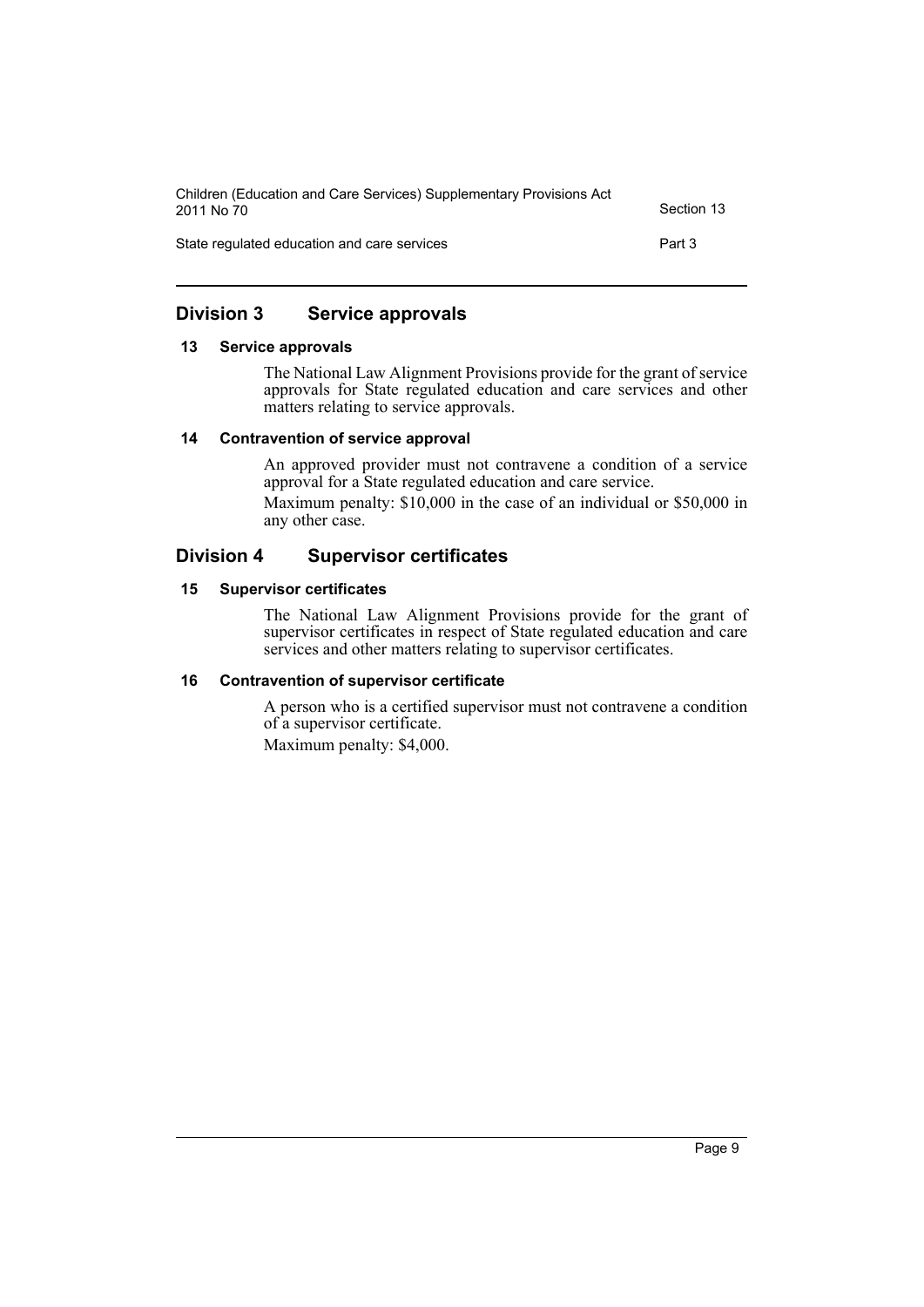Part 4 **National Law alignment** 

# <span id="page-12-0"></span>**Part 4 National Law alignment**

# <span id="page-12-1"></span>**Division 1 Alignment with National Law**

### <span id="page-12-2"></span>**17 Alignment with National Law**

The National Law, as in force from time to time:

- (a) applies to State regulated education and care services as if those services were education and care services within the meaning of the National Law, and
- (b) so applies with the modifications provided for by or under this Act, and
- (c) as so applying may be referred to as the *National Law Alignment Provisions*, and
- (d) so applies as if it were part of this Act.

### <span id="page-12-3"></span>**18 Application of Children (Education and Care Services National Law Application) Act 2010**

- (1) Sections 7 to 16 of the *Children (Education and Care Services National Law Application) Act 2010* apply to the National Law Alignment Provisions in the same way as they apply to the National Law, subject to any modifications provided for by this Act or the regulations under this Act.
- (2) Section 5 of the *Children (Education and Care Services National Law Application) Act 2010* does not apply in respect of the National Law Alignment Provisions.

### <span id="page-12-4"></span>**19 Application of Interpretation Act 1987**

The *Interpretation Act 1987* does not apply in respect of the National Law Alignment Provisions.

**Note.** Schedule 1 to the National Law provides for interpretation of the provisions of the National Law. Those provisions also apply to the National Law Alignment Provisions.

#### <span id="page-12-5"></span>**20 Extension does not affect operation of National Law in respect of nationally regulated education and care services**

To avoid doubt, a provider approval, service approval or supervisor certificate granted under the National Law Alignment Provisions in respect of a State regulated education and care service is not a provider approval, service approval or supervisor certificate (as the case requires) for the purposes of the National Law.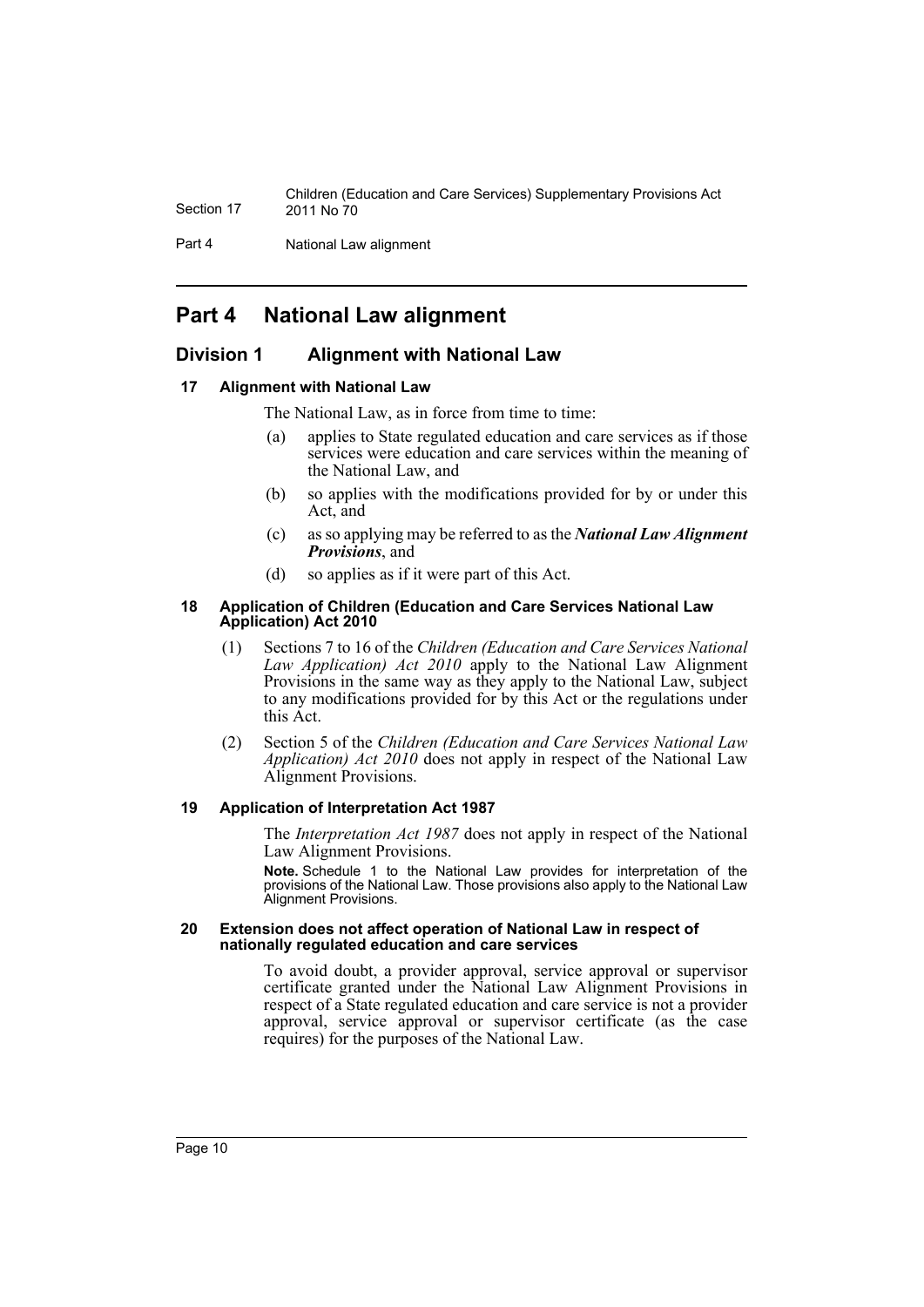| Children (Education and Care Services) Supplementary Provisions Act<br>2011 No 70 | Section 21 |
|-----------------------------------------------------------------------------------|------------|
| National Law alignment                                                            | Part 4     |

# <span id="page-13-0"></span>**Division 2 Modification of National Law**

### <span id="page-13-1"></span>**21 Excluded provisions**

- (1) For the purposes of the National Law Alignment Provisions, the following provisions of the National Law are to be disregarded:
	- (a) sections 1 to 4 (preliminary matters),
	- (b) section 7 (Single national entity),
	- (c) section 11 (a) (which dictates the jurisdiction in which an application for a provider approval must be made),
	- (d) section 19 (4) (offence of contravening conditions of provider approval),
	- (e) section 42 (Exercise of powers by another Regulatory Authority),
	- (f) section 44 (1) (a) (which dictates the jurisdiction in which an application for a service approval must be made),
	- (g) section 51 (except section 51 (4) and (5) which relate to conditions of service approvals),
	- (h) Division 5 of Part 3 (Application for service waiver),
	- (i) Division 6 of Part 3 (Temporary waiver),
	- (j) section 101 (Exercise of powers by another Regulatory Authority—family day care services),
	- (k) section 102 (Application of Law to associated children's services),
	- (l) section 103 (Offence to provide an education and care service without service approval),
	- (m) section 104 (Offence to advertise education and care service without service approval),
	- (n) section 105 (Purpose of supervisor certificate),
	- (o) section 106 (3) (which dictates the jurisdiction in which an application for a supervisor certificate must be made),
	- (p) section 115 (4) (offence of contravening conditions of supervisor certificate),
	- (q) section 117 (b) (which relates to the effect of a supervisor certificate),
	- (r) section 131 (Exercise of powers by another Regulatory Authority),
	- (s) section 132 (Offence to act as supervisor without supervisor certificate),
	- (t) Part 5 (Assessments and ratings),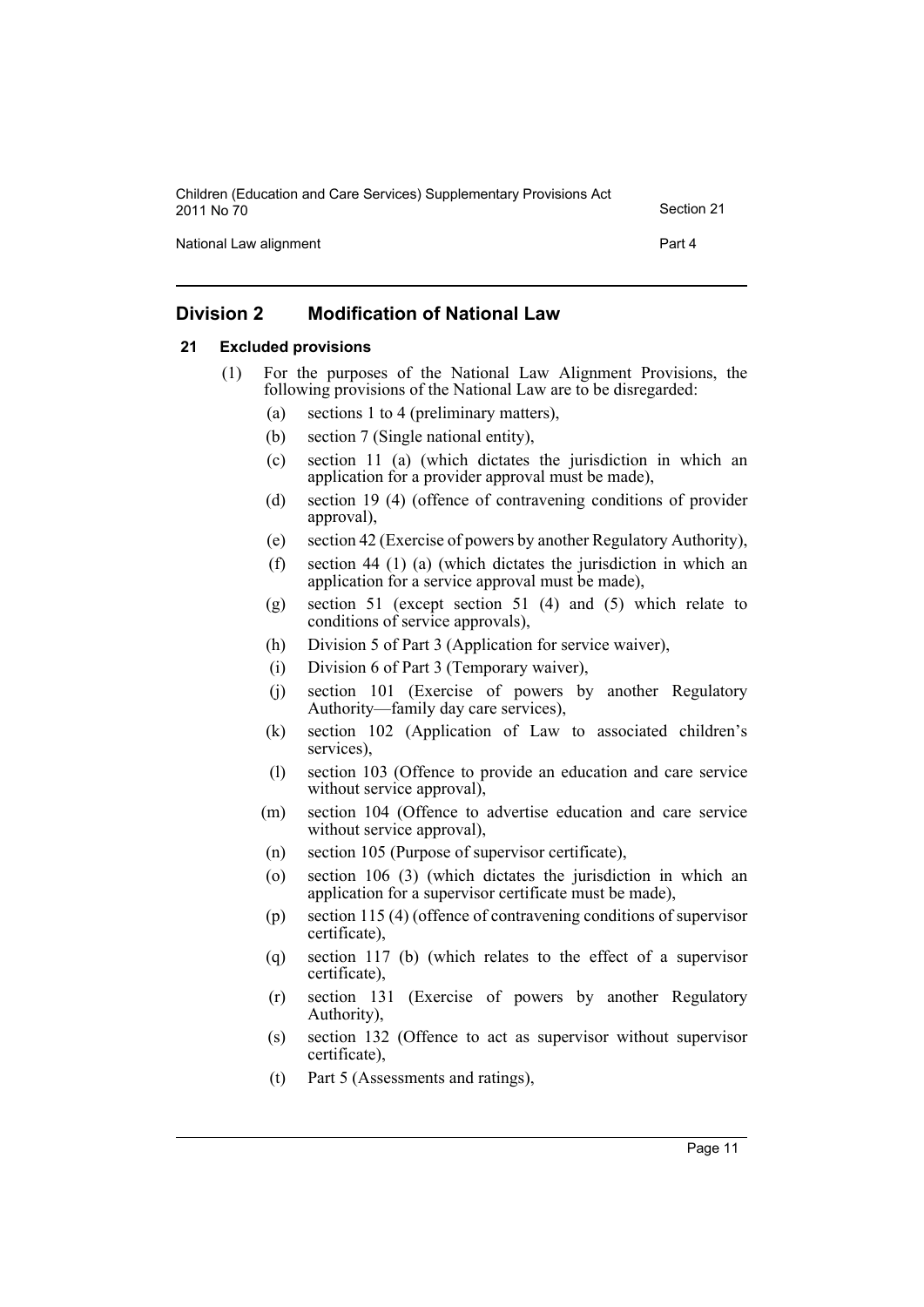Part 4 **National Law alignment** 

- (u) Part 6 (Operating an education and care service), except section 171 (Offence relating to direction to exclude inappropriate persons from education and care service premises),
- (v) section 178 (Notice to suspend education and care by a family day care educator),
- (w) section 198 (National Authority representative may enter service premises in company with Regulatory Authority),
- (x) section 214 (Powers of Regulatory Authority to obtain information for rating purposes),
- (y) Part 10 (Ministerial Council),
- (z) Part 11 (Australian Children's Education and Care Quality Authority),
- (aa) sections 260 and 261 (which relate to the functions of the Regulatory Authority),
- (ab) Part 13 (Information, records and privacy), except section 267 (Register of education and care services), section 270 (Publication of information) and Division 6 (Disclosure of information),
- (ac) section 271 (3) and (6) (which relates to disclosures under the National Law scheme),
- (ad) Divisions 1 to 3 and 8 of Part 14 (Miscellaneous),
- (ae) Part 15 (Transitional provisions).
- (2) This section is subject to any exceptions provided for by the regulations.

### <span id="page-14-0"></span>**22 References to education and care services**

For the purposes of the National Law Alignment Provisions:

- (a) a reference in the National Law to an education and care service is to be read as a reference to a State regulated education and care service, and
- (b) a reference in the National Law to an approved education and care service is to be read as a reference to a State regulated education and care service that is an approved education and care service within the meaning of this Act.

### <span id="page-14-1"></span>**23 References to National Law**

(1) For the purposes of the National Law Alignment Provisions, a reference in the National Law to the National Law itself (such as a reference to "this Law") is to be read as a reference to this Act (including the National Law Alignment Provisions) and the regulations under this Act.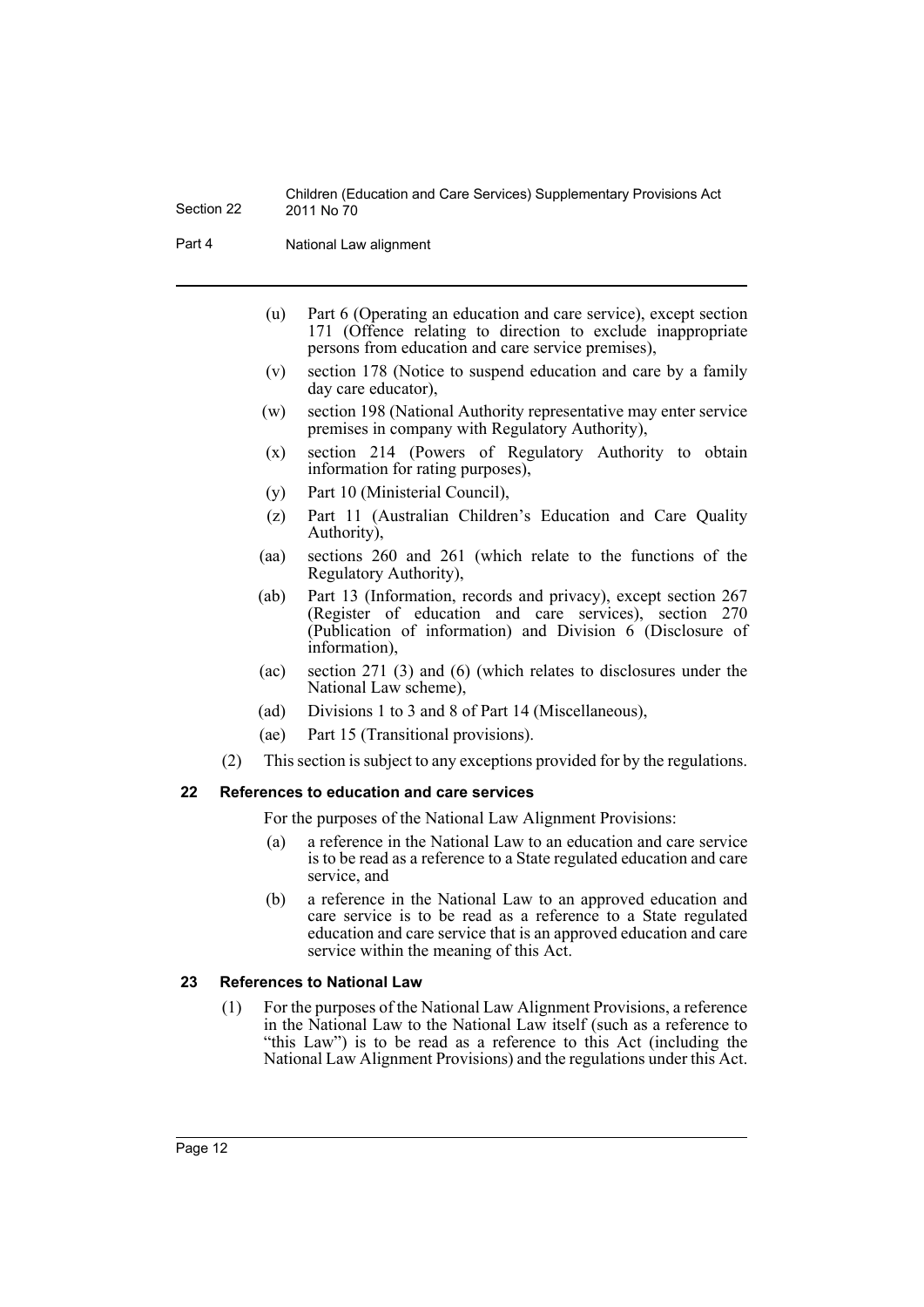National Law alignment **Part 4** 

(2) A reference in the National Law to a specific provision of the National Law is to be read as a reference to the corresponding provision of the National Law Alignment Provisions.

### <span id="page-15-0"></span>**24 References to Regulatory Authority**

- (1) For the purposes of the National Law Alignment Provisions, a reference in the National Law to the Regulatory Authority is a reference to the Regulatory Authority for this jurisdiction. **Note.** Under section 9 of the *Children (Education and Care Services National Law Application) Act 2010,* the Regulatory Authority for this jurisdiction is the Director-General of the Department of Education and Communities.
- (2) The National Law Alignment Provisions do not confer a power to grant provider approvals, service approvals and supervisor certificates in respect of State regulated education and care services, or confer any other functions with respect to those services, on the Regulatory Authority for another jurisdiction under the National Law.
- (3) For the purpose of the National Law Alignment Provisions, references in the National Law to provider approvals, service approvals or supervisor certificates granted under the law of another jurisdiction are to be disregarded.
- (4) This section does not affect the operation of Division 3. **Note.** Division 3 provides for the recognition, for the purposes of this Act, of provider approvals granted under the National Law (including provider approvals granted by the Regulatory Authority for another jurisdiction).

### <span id="page-15-1"></span>**25 References to regulations**

For the purposes of the National Law Alignment Provisions, a reference in the National Law to the regulations made under that Law or to a matter prescribed under that Law is to be read as a reference to the regulations made under this Act or to a matter prescribed by the regulations under this Act, as the case requires.

### <span id="page-15-2"></span>**26 References to matters that relate to national scheme only**

For the purposes of the National Law Alignment Provisions, any of the following references in the National Law are to be disregarded:

- (a) references to the National Authority,
- (b) references to the Ministerial Council,
- (c) references to the National Quality Framework and to the National Quality Standard,
- (d) references to a rating level or a rating assessment for an education and care service,
- (e) references to associated children's services,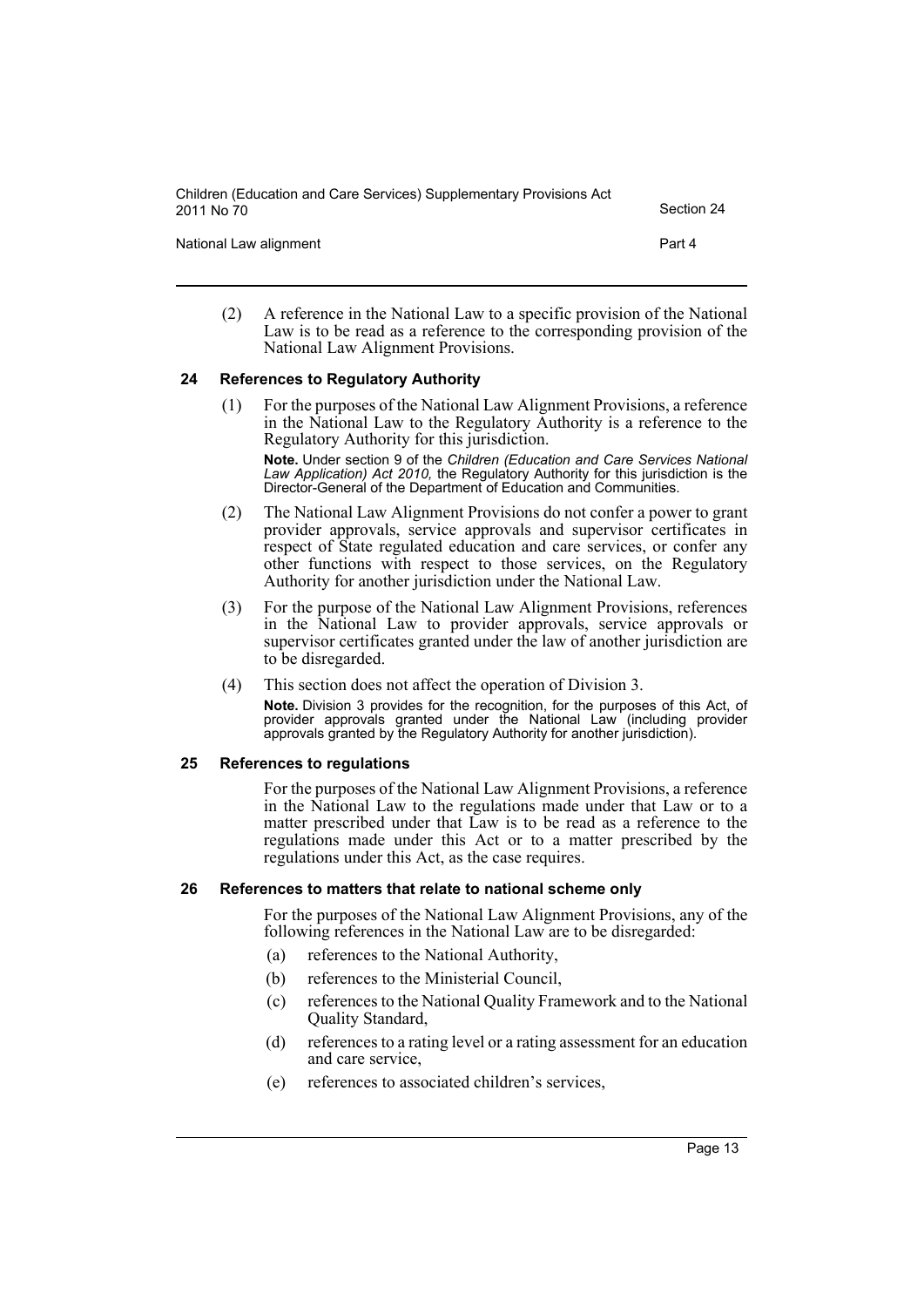Part 4 **National Law alignment** 

- (f) references to management capability in relation to supervisor certificates in Part 4,
- (g) references to family day care services.

### <span id="page-16-0"></span>**27 Specific variations—home based education and care services**

- (1) For the purposes of the National Law Alignment Provisions, section  $44$  (1) (d) of the National Law does not apply in relation to home based education and care service.
- (2) For the purposes of the National Law Alignment Provisions, Division 3 of Part 3 of the National Law does not apply in relation to service approvals for home based education and care services.

### <span id="page-16-1"></span>**28 Reviewable decisions**

- (1) For the purposes of the National Law Alignment Provisions, a reference in section 192 of the National Law to a reviewable decision for external review includes, in addition to the decisions listed in that section, any decision of the Regulatory Authority of a kind specified by the regulations to be a reviewable decision for external review.
- (2) A regulation may not be made for the purposes of this section except with the concurrence of the Minister administering the *Administrative Decisions Tribunal Act 1997*.
- (3) For the purposes of the National Law Alignment Provisions, the note at the end of section 192 of the National Law is to be disregarded.

### <span id="page-16-2"></span>**29 Further modifications**

The regulations may make further provision for the application of the National Law to and in respect of State regulated education and care services, including by making further modifications to the National Law for the purposes of the National Law Alignment Provisions.

### <span id="page-16-3"></span>**Division 3 Recognition of matters provided for by National Law**

### <span id="page-16-4"></span>**30 Approved providers**

A person who holds a provider approval in relation to an education and care service within the meaning of the National Law is taken to be an approved provider in relation to State regulated education and care services under this Act.

### <span id="page-16-5"></span>**31 Authorised officers**

(1) A person who is authorised to be an authorised officer by the Regulatory Authority of this jurisdiction under Part 9 of the National Law is taken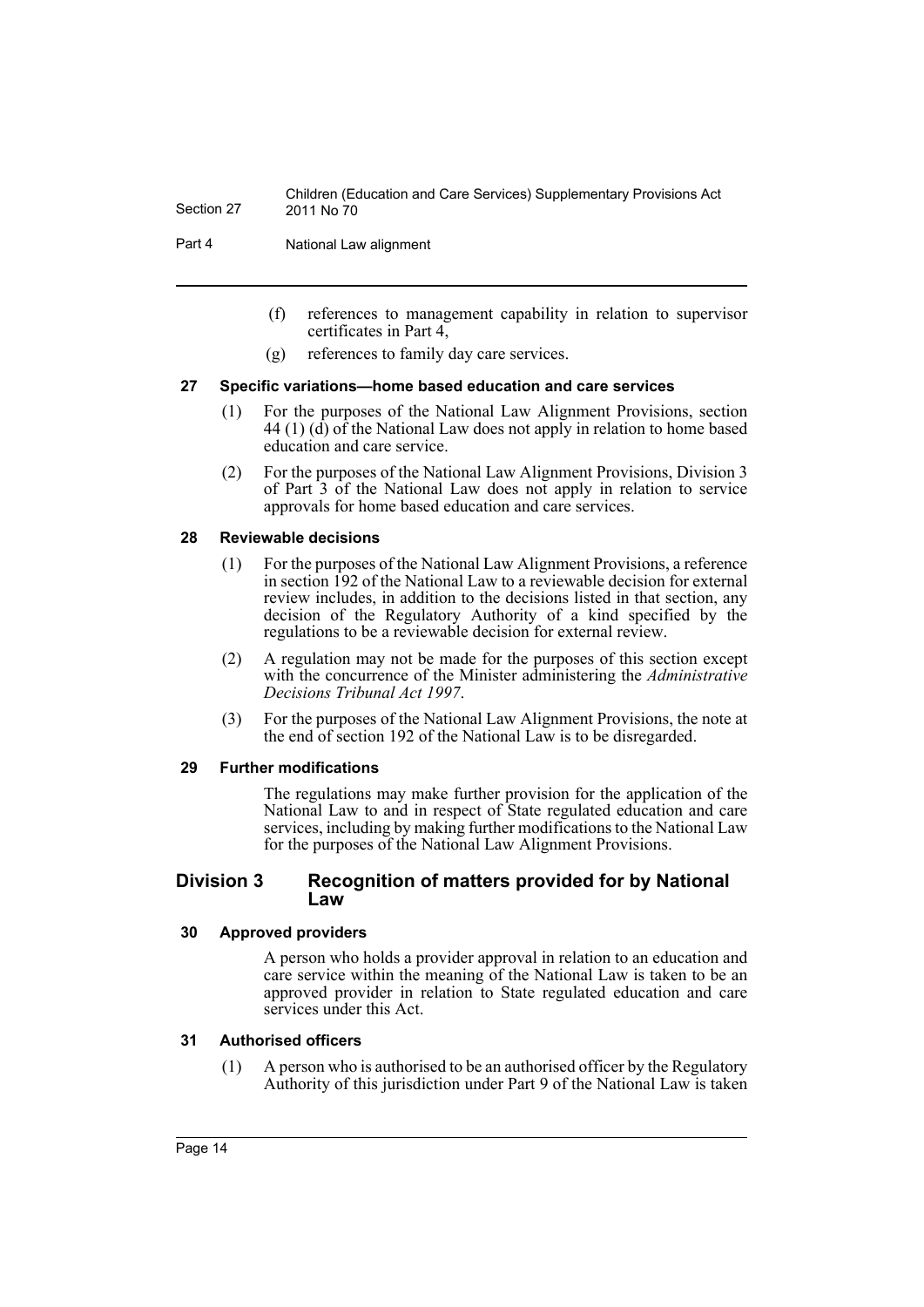| Children (Education and Care Services) Supplementary Provisions Act<br>2011 No 70 | Section 31 |
|-----------------------------------------------------------------------------------|------------|
| National Law alignment                                                            | Part 4     |

to be an authorised officer for the purposes of Part 9 of the National Law Alignment Provisions.

- (2) An identity card issued to the authorised officer under the National Law is taken to be an identity card identifying the authorised officer as an authorised officer authorised by the Regulatory Authority under this Act.
- (3) This section does not prevent the issue of a separate identity card by the Regulatory Authority for the purposes of this Act.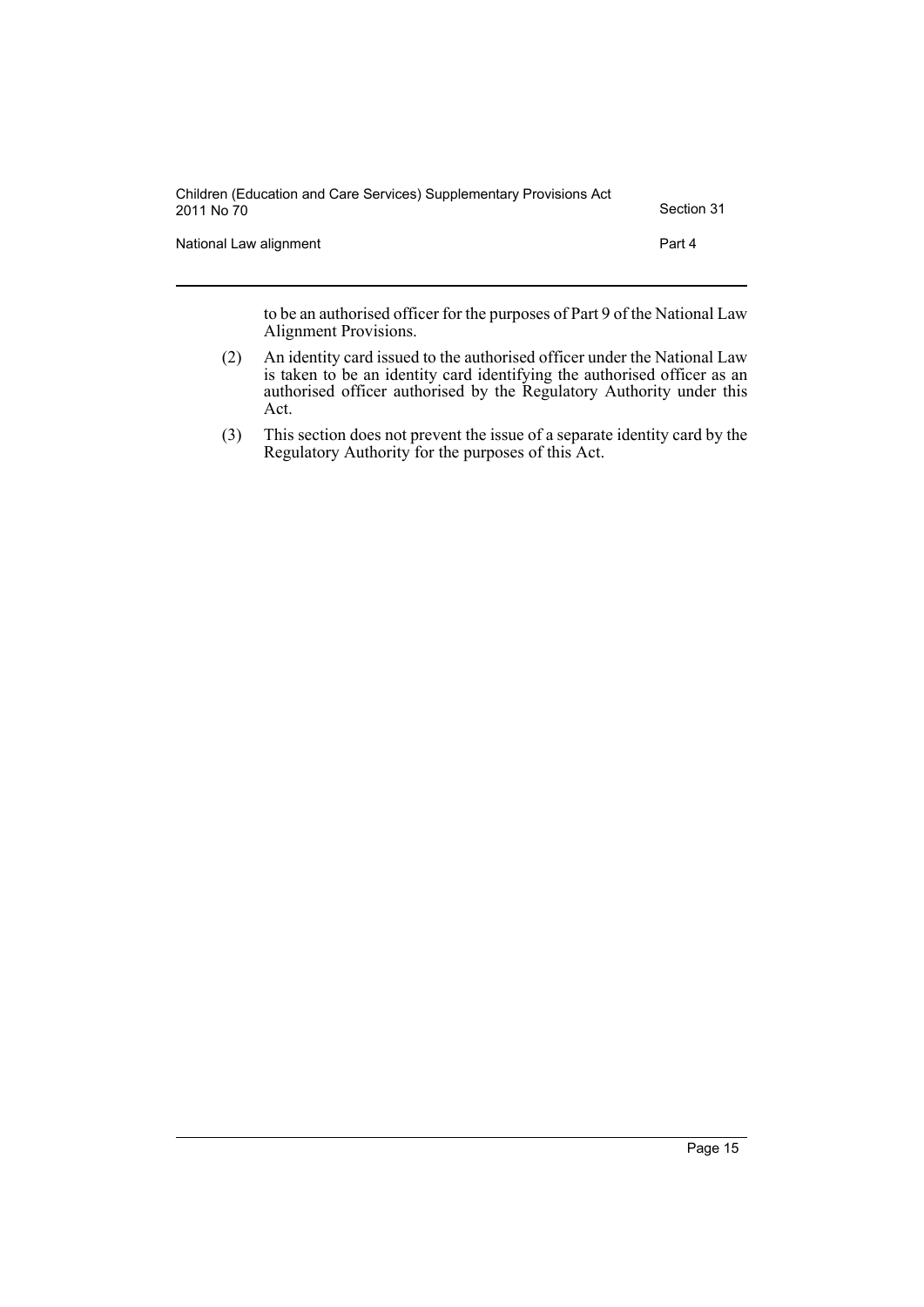Part 5 Other operational requirements

# <span id="page-18-0"></span>**Part 5 Other operational requirements**

### <span id="page-18-1"></span>**32 Information to be provided to parents**

- (1) An approved provider of a State regulated education and care service must provide parents of children enrolled in the service with ready access to the following information (*service information*):
	- (a) all written policies required to be provided by the regulations and other policies and procedures relating to the conduct of the service developed by the approved provider,
	- (b) details of procedures for dealing with parents' concerns and complaints about the service,
	- (c) such other information relating to the service, or to the safety, welfare or well-being of children who attend the service, as the Regulatory Authority, by notice in writing to the approved provider, requires the approved provider to provide.
- (2) Service information is to be provided in a language and manner that can be understood by the parents of the children enrolled in the service.
- (3) An approved provider of a State regulated education and care service must inform parents of the availability of service information. Maximum penalty: \$220.

### <span id="page-18-2"></span>**33 Parental contact with children**

- (1) The service approval of an approved provider for a State regulated education and care service is granted subject to a condition that the approved provider must afford any parent contact with his or her child at any time that the service is being provided to the child.
- (2) However, an approved provider of a State regulated education and care service may deny a parent contact with his or her child (until the parent's right to contact has been established):
	- (a) if the approved provider has reason to believe that a court has denied the parent that contact, or
	- (b) if the approved provider is requested to do so by the Director-General, an officer of the Ministry of Health, a police officer, or any other appropriate authority.
- (3) This section applies to a supervisor certificate granted under the National Law Alignment Provisions in the same way as it applies to a service approval. For that purpose, a reference to an approved provider for a State regulated education and care service includes a reference to a nominated supervisor for a State regulated education and care service within the meaning of the National Law Alignment Provisions.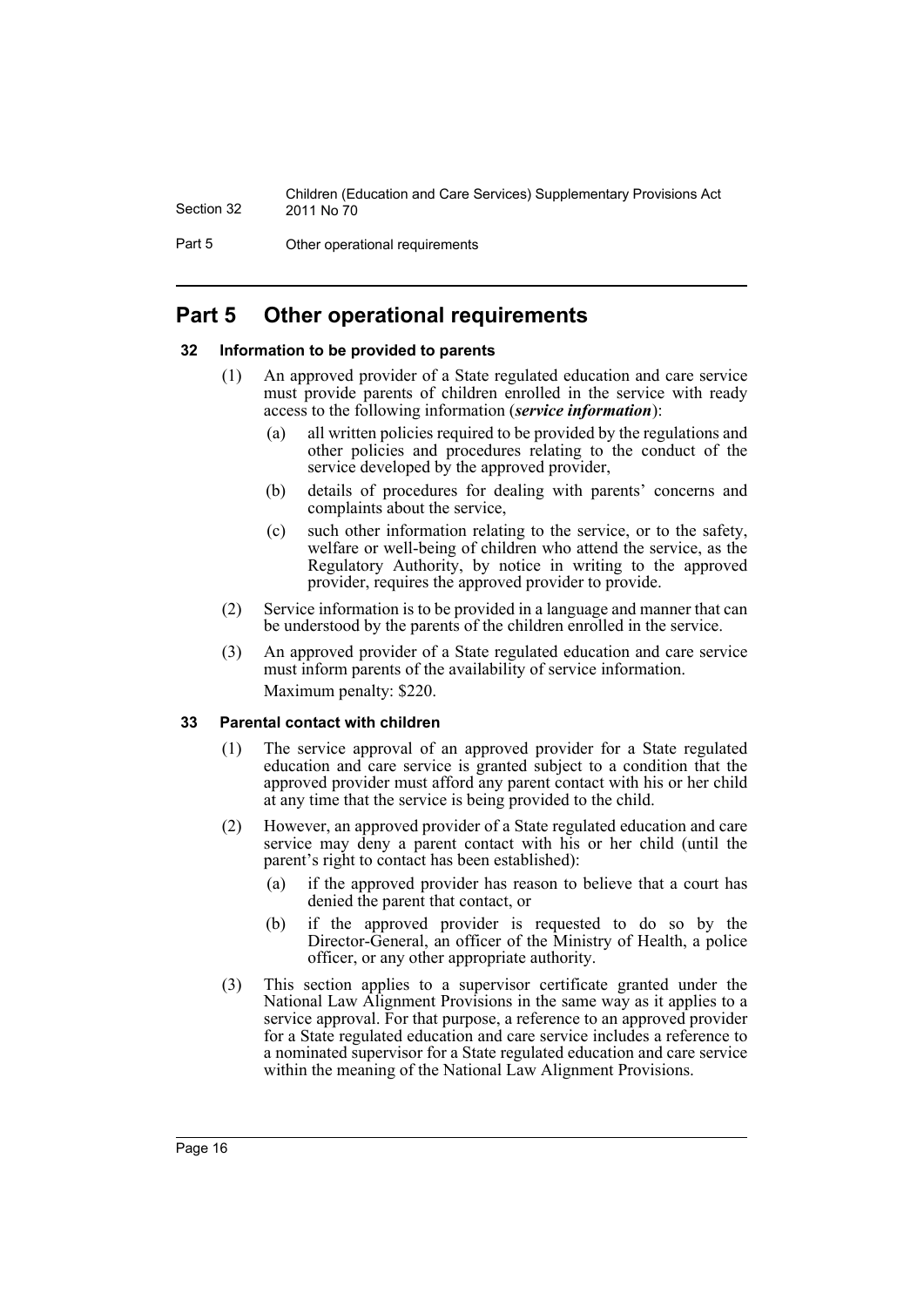| Children (Education and Care Services) Supplementary Provisions Act<br>2011 No 70 | Section 34 |
|-----------------------------------------------------------------------------------|------------|
| Other operational requirements                                                    | Part 5     |

### <span id="page-19-0"></span>**34 Home based education and care services—adult residents**

(1) A service approval for a home based education and care service is granted subject to a condition that the approved provider of the service must notify the Regulatory Authority if any person (other than the approved provider) who is of or above the age of 18 years is residing at the approved provider's home on a regular basis and has been doing so for a period of at least 3 months.

**Note.** See section 45 of the *Commission for Children and Young People Act 1998* which provides for background checks to be carried out in relation to adult household members of approved providers.

(2) Without limiting the above, any such requirement to notify the Regulatory Authority applies even though the adult person who is residing at the approved provider's home was at any time residing at that home as a minor.

### <span id="page-19-1"></span>**35 Records**

- (1) A service approval for a State regulated education and care service is granted subject to a condition that the approved provider of the service must keep such records as the regulations require in relation to the service.
- (2) The approved provider must keep the records in such a manner that they are readily accessible if the approved provider is required to produce them to the Regulatory Authority, or to any other person who is authorised to inspect them, under this Act.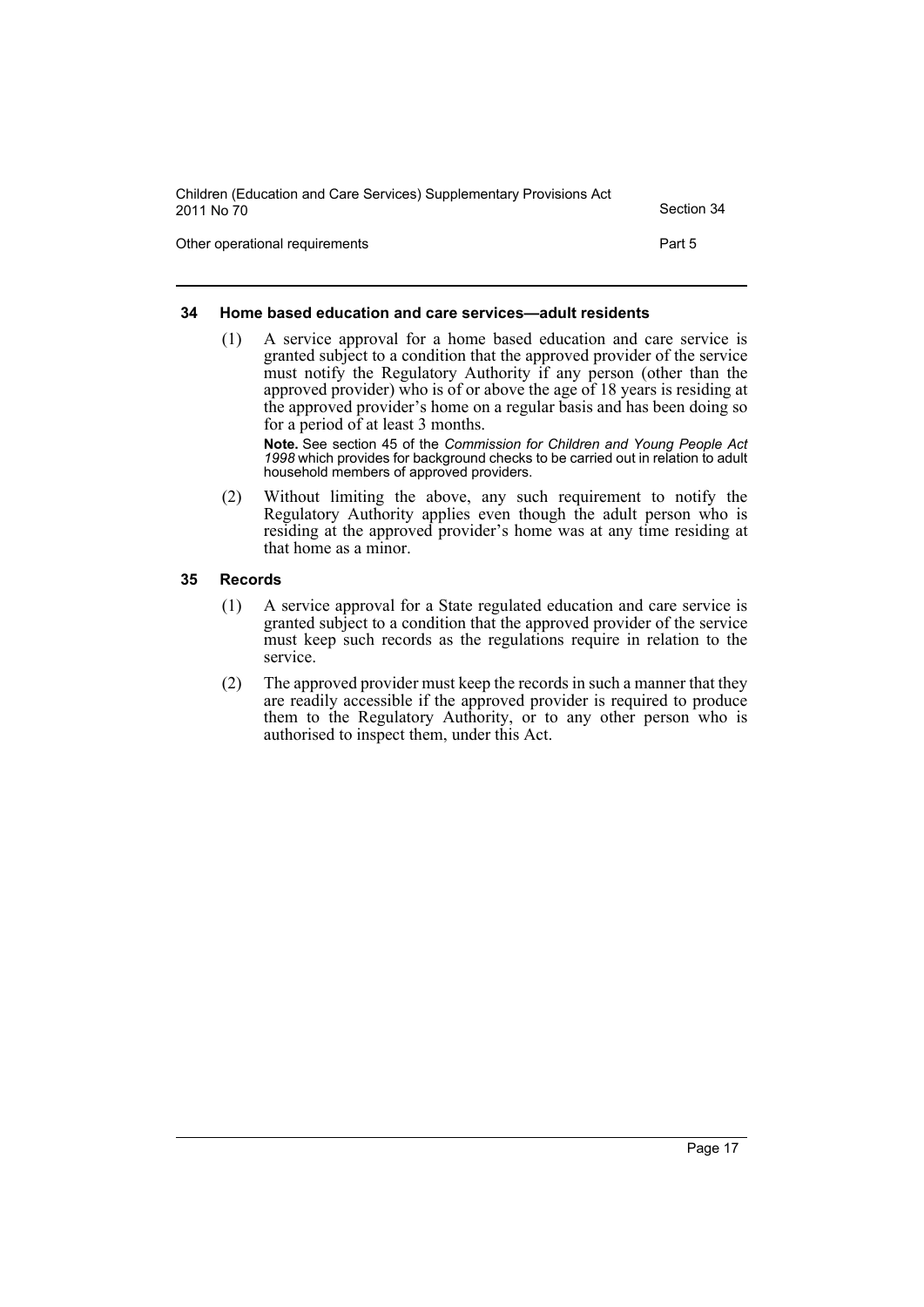Part 6 Miscellaneous

# <span id="page-20-0"></span>**Part 6 Miscellaneous**

### <span id="page-20-1"></span>**36 Regulations**

- (1) The Governor may make regulations, not inconsistent with this Act, for or with respect to any matter that by this Act is required or permitted to be prescribed or that is necessary or convenient to be prescribed for carrying out or giving effect to this Act.
- (2) Without limiting subsection (1), the regulations may make provision for or with respect to the following matters:
	- (a) any matter for which national regulations can be made by the Ministerial Council under the National Law,

**Note.** See, in particular, section 301 of the National Law.

- (b) the records that are to be kept by approved providers, including (but not limited to) the following:
	- (i) the information that the records are to contain,
	- (ii) the form in which they are to be made,
	- (iii) the person responsible for making and maintaining them,
	- (iv) the persons who may inspect them,
	- (v) the period for which they are to be retained,
- (c) exempting specified centre based education and care services, or centre based education and care services of a specified class, from the requirement that they be provided by an approved provider or the subject of a service approval (or both) and regulating the services so exempted (including, without limitation, establishing standards to be met by those services).
- (3) A regulation may create an offence punishable by a penalty not exceeding \$2,000.

# <span id="page-20-2"></span>**37 Adoption of other publications**

- (1) The regulations may apply, adopt or incorporate, wholly or in part and with or without modifications, any standard, rule, code, specification or other document prescribed or published by any person or body (whether of New South Wales or elsewhere) and as in force at a particular time or from time to time.
- (2) In particular, the regulations may apply, adopt or incorporate, wholly or in part and with or without modification, any of the national regulations made by the Ministerial Council under the National Law, as in force at a particular time or as in force from time to time.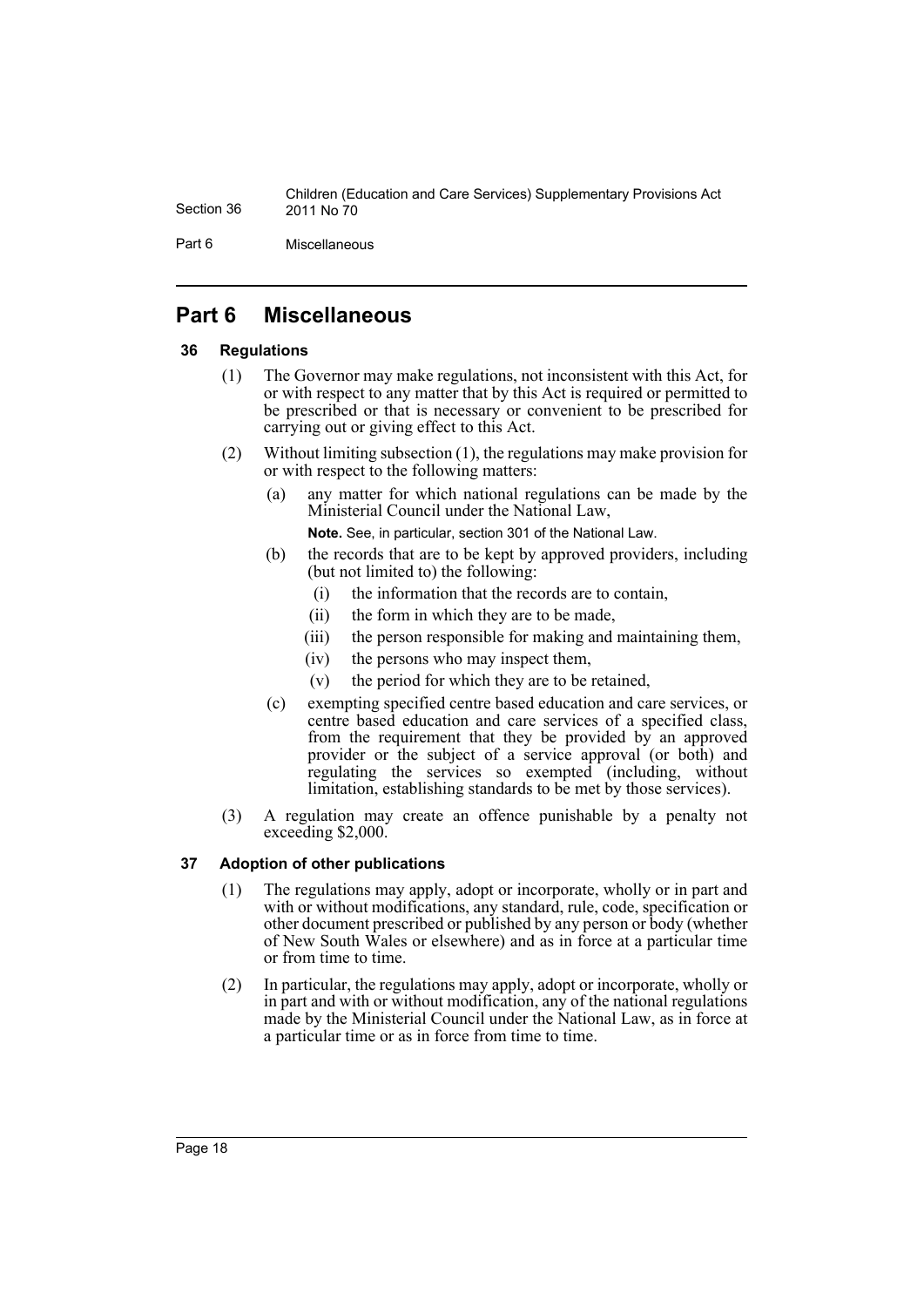| Children (Education and Care Services) Supplementary Provisions Act<br>2011 No 70 | Section 38 |
|-----------------------------------------------------------------------------------|------------|
| Miscellaneous                                                                     | Part 6     |

### <span id="page-21-0"></span>**38 Application of State Records Act 1998 to certain services**

- (1) The *State Records Act 1998* does not apply to a private children's service and such a service is not a public office for the purposes of that Act.
- (2) In this section:

*private children's service* means a State regulated education and care service provided to the community by any person or body other than:

- (a) a department, office, commission, board, corporation, agency, service or instrumentality exercising any function of any branch of the Government of the State, or
- (b) a council or county council under the *Local Government Act 1993*.

### <span id="page-21-1"></span>**39 Review of Act**

- (1) The Minister is to review this Act to determine whether the policy objectives of the Act remain valid and whether the terms of the Act remain appropriate for securing those objectives.
- (2) The review is to be undertaken as soon as possible after the period of 5 years from the date of assent to this Act.
- (3) A report on the outcome of the review is to be tabled in each House of Parliament within 12 months after the end of the period of 5 years.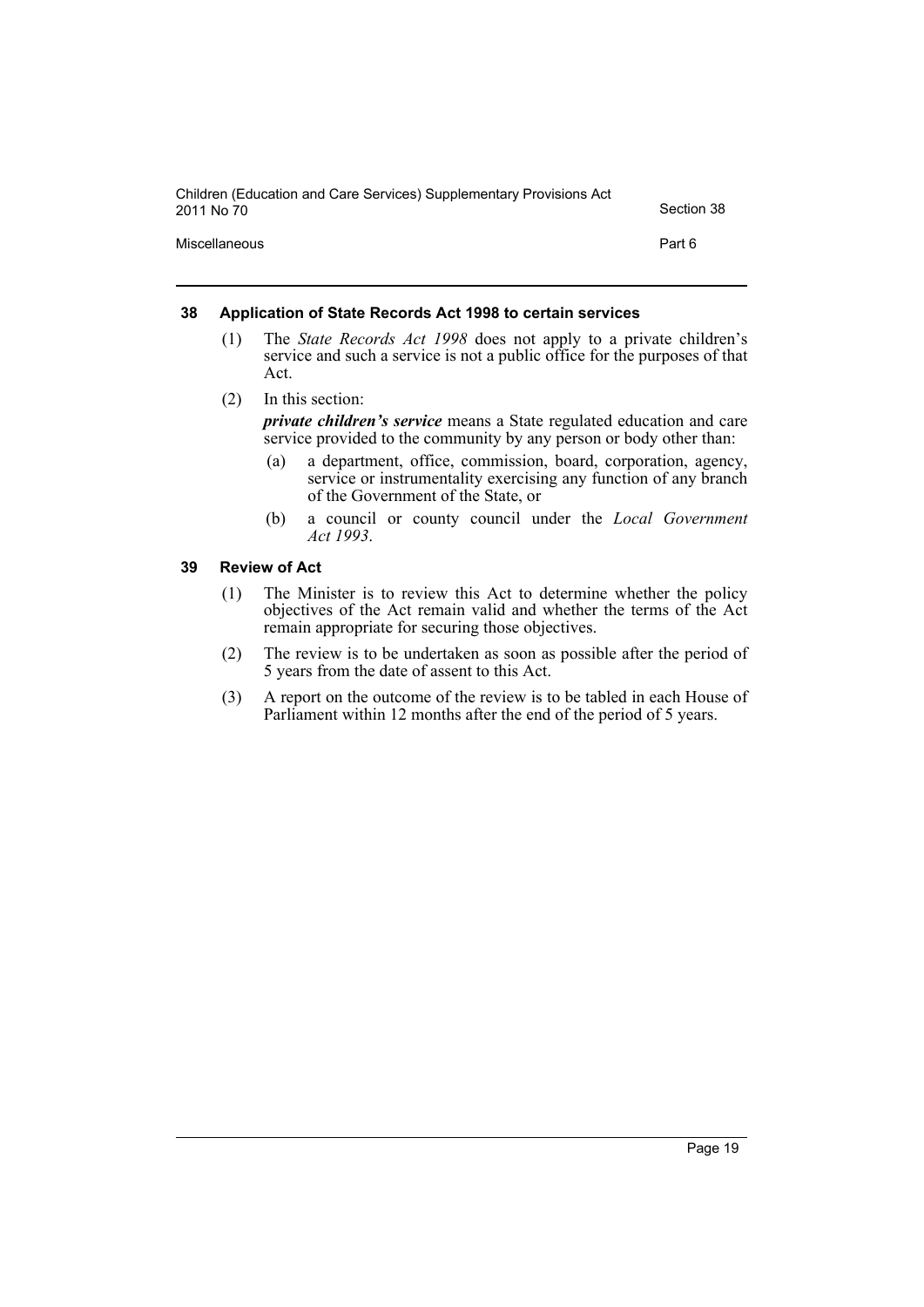Schedule 1 Savings, transitional and other provisions

# <span id="page-22-0"></span>**Schedule 1 Savings, transitional and other provisions**

# **Part 1 General**

### **1 Regulations**

- (1) The regulations may contain provisions of a savings or transitional nature consequent on the enactment of the following Acts: this Act
- (2) Any such provision may, if the regulations so provide, take effect from the date of assent to the Act concerned or a later date.
- (3) To the extent to which any such provision takes effect from a date that is earlier than the date of its publication on the NSW legislation website, the provision does not operate so as:
	- (a) to affect, in a manner prejudicial to any person (other than the State or an authority of the State), the rights of that person existing before the date of its publication, or
	- (b) to impose liabilities on any person (other than the State or an authority of the State) in respect of anything done or omitted to be done before the date of its publication.

# **Part 2 Provisions consequent on enactment of this Act**

### **2 Continuation of Children's Services Regulation 2004**

- (1) The *Children's Services Regulation 2004* (*the Regulation*) has effect, on the repeal of Chapter 12 of the *Children and Young Persons (Care and Protection) Act 1998*, as if it were a regulation made under this Act.
- (2) To avoid doubt, the *Subordinate Legislation Act 1989* applies in respect of the Regulation as a statutory rule published on 30 September 2004.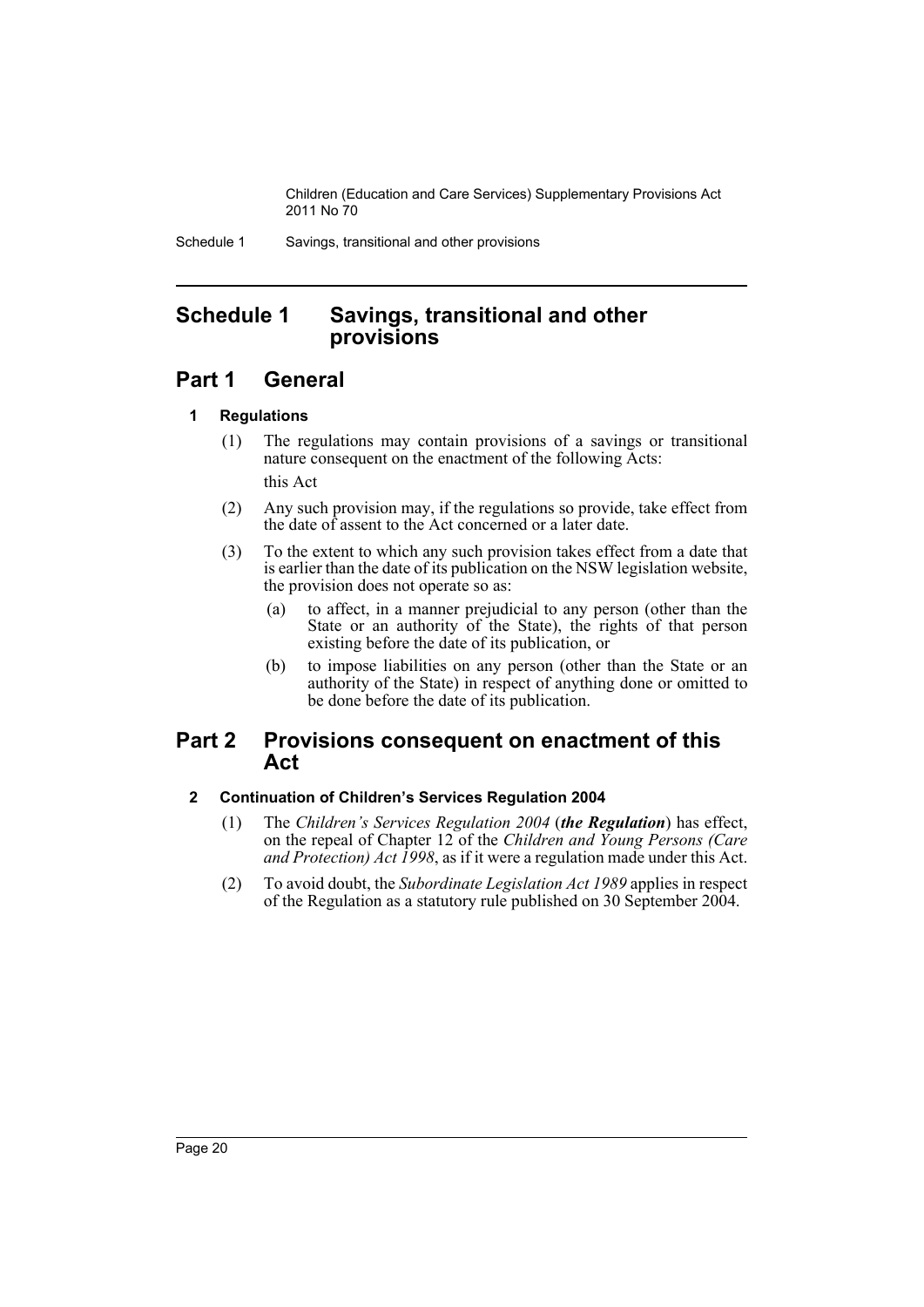Amendment of Acts and Regulations Schedule 2

# <span id="page-23-0"></span>**Schedule 2 Amendment of Acts and Regulations**

# **2.1 Administrative Decisions Tribunal Act 1997 No 76**

### **Schedule 2 Composition and functions of Divisions**

Insert in alphabetical order in clause 2 of Part 1:

*Children (Education and Care Services) National Law (NSW) Children (Education and Care Services) Supplementary Provisions Act 2011*

# **2.2 Children and Young Persons (Care and Protection) Act 1998 No 157**

### **[1] Section 3 Definitions**

Omit the definitions of *children's service*, *children's service approval*, *service provider licence* and *supervisor approval*.

### **[2] Section 135 Definition and types of "out-of-home care"**

Omit "a licensed provider of children's services" from section 135 (3) (a).

Insert instead "an approved provider of education and care services under the *Children (Education and Care Services) National Law (NSW)* or the *Children (Education and Care Services) Supplementary Provisions Act 2011*".

### **[3] Chapters 12 and 12A**

Omit the Chapters.

**[4] Section 245 Decisions that are reviewable by Administrative Decisions Tribunal**

Omit section 245 (1) (l), (m) and (n).

### **[5] Section 258 Offences by corporations**

Omit "(other than section 219J or 219ZB)" from section 258 (1).

**[6] Section 258 (1A)**

Omit the subsection.

- **[7] Section 258 (2)** Omit "or  $(1A)$ ".
- **[8] Section 264 Regulations**

Omit section 264 (1A) (j).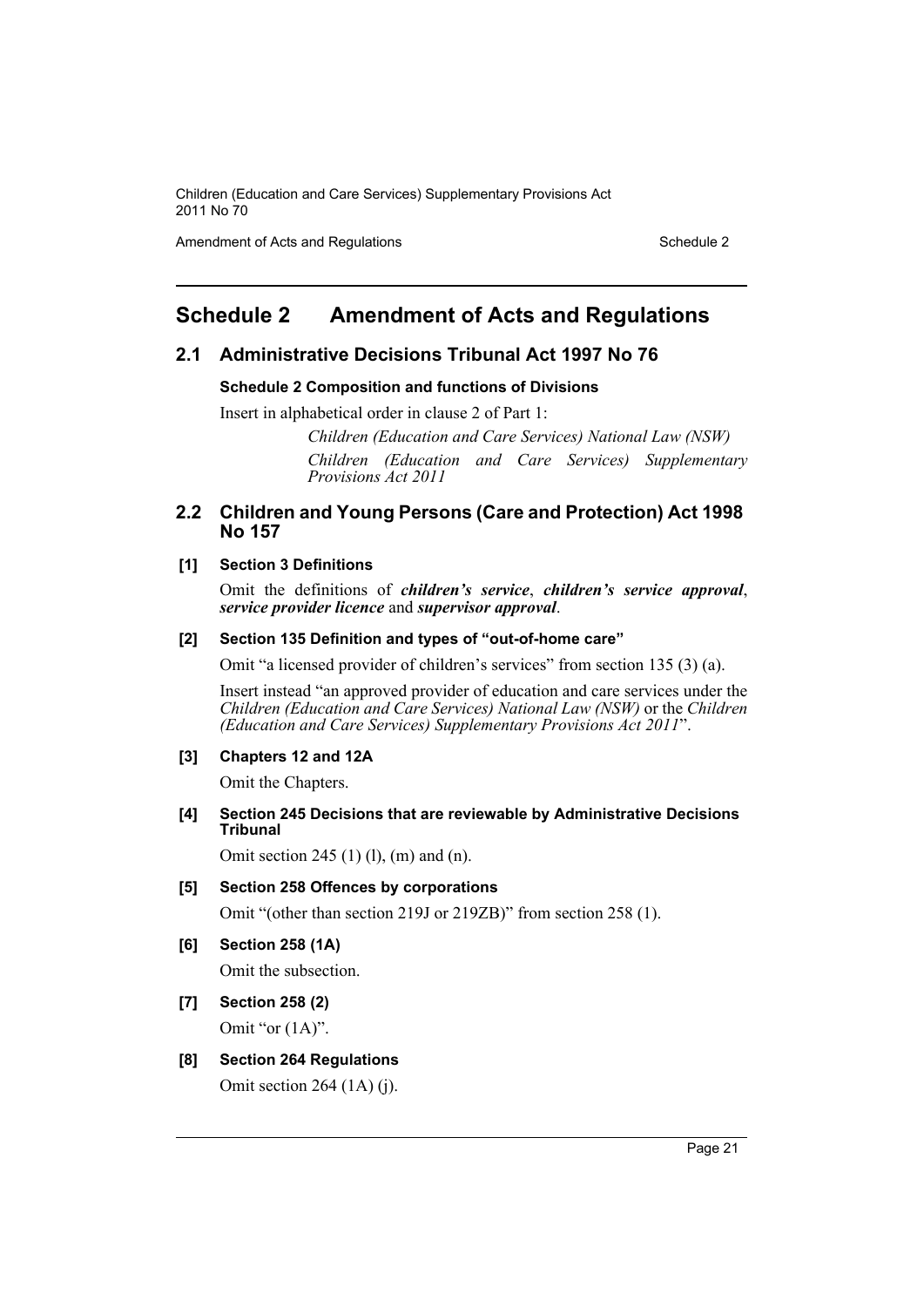Schedule 2 Amendment of Acts and Regulations

## **[9] Section 264 (1B)**

Omit "or (j)".

## **2.3 Children and Young Persons (Care and Protection) Regulation 2000**

### **Clause 7 Prescribed bodies: sec 248**

Omit clause 7 (a). Insert instead:

- (a) a State regulated education and care service within the meaning of the *Children (Education and Care Services) Supplementary Provisions Act 2011*,
- (b) an education and care service within the meaning of the *Children (Education and Care Services) National Law (NSW)*,

### **2.4 Children and Young Persons Legislation (Repeal and Amendment) Act 1998 No 158**

### **Schedule 2.24**

Omit the Subschedule.

### **2.5 Children (Education and Care Services National Law Application) Act 2010 No 104**

### **[1] Section 5 Exclusion of legislation of this jurisdiction**

Insert after section 5 (2):

(3) However, Part 3A of the *Ombudsman Act 1974* does apply in respect of approved education and care services under the *Children (Education and Care Services) National Law (NSW)*.

### **[2] Section 9**

Omit the section. Insert instead:

### **9 Regulatory Authority**

For the purposes of the definition of *Regulatory Authority* in section 5 of the *Children (Education and Care Services) National Law (NSW)*, the Director-General of the Department of Education and Communities is declared to be the Regulatory Authority for this jurisdiction for the purposes of that Law.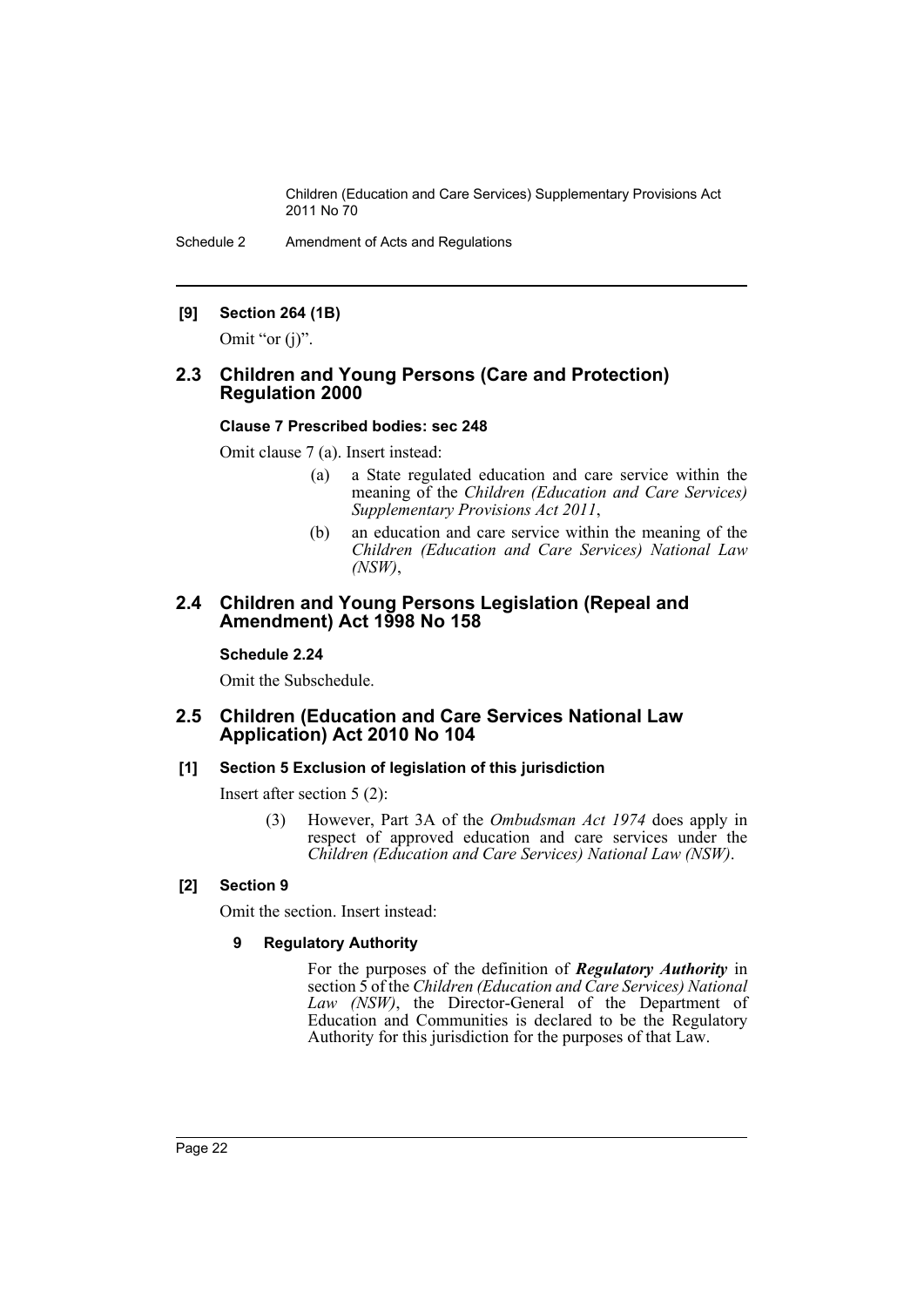Amendment of Acts and Regulations Schedule 2

### **[3] Section 10**

Omit the section. Insert instead:

#### **10 Children's services law**

- (1) For the purposes of the definition of *children's services law* in section 5 of the *Children (Education and Care Services) National Law (NSW)*, each of the following is declared to be a children's services law for this jurisdiction for the purposes of the *Children (Education and Care Services) National Law (NSW)*:
	- (a) the *Children (Education and Care Services) Supplementary Provisions Act 2011*,
	- (b) the regulations made under that Act.
- (2) For the purposes of the definition of *children's services regulator* in section 5 of the *Children (Education and Care Services) National Law (NSW)*, the Director-General of the Department of Education and Communities is declared to be a children's services regulator for this jurisdiction for the purposes of the *Children (Education and Care Services) National Law (NSW)*.

### **[4] Section 11 Education law**

Insert after section 11 (c):

- (d) the *Technical and Further Education Commission Act 1990*,
- (e) the *Education (School Administrative and Support Staff) Act 1987*.

### **[5] Section 12 Former education and care services law**

Omit "Chapter 17" from section 12 (b).

Insert instead "Chapters 1, 2, 15, 16 and 17".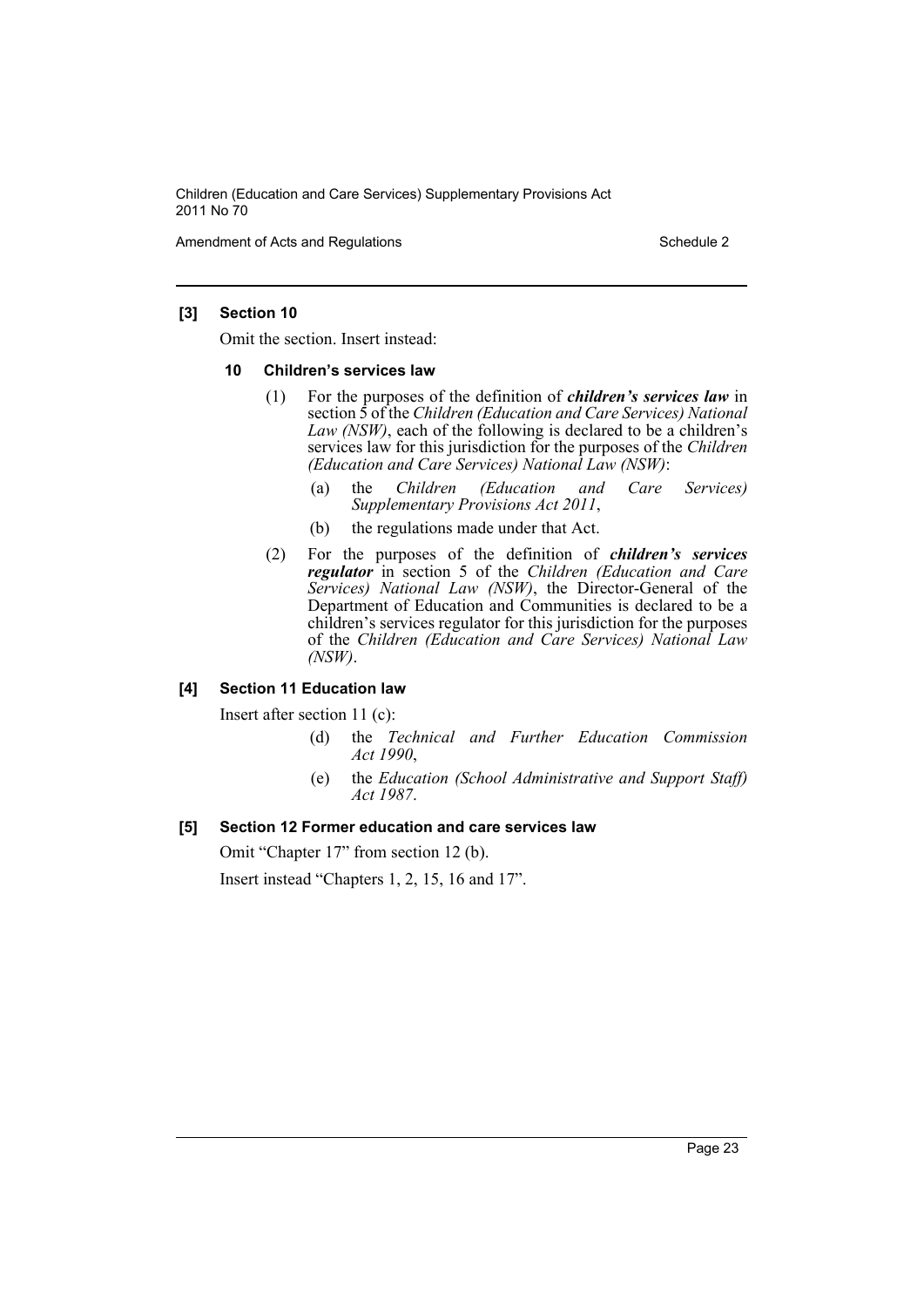Schedule 2 Amendment of Acts and Regulations

### **[6] Section 17A**

Insert after section 17:

### **17A Modification of transitional provisions**

Section 316 of the *Children (Education and Care Services) National Law (NSW)* is taken to include the following provision, inserted as section 316 (3):

- (3) Subsection (1) also ceases to apply if—
	- (a) the approved provider for the service does not nominate a declared nominated supervisor as the sole nominated supervisor for the education and care service within a time specified by the Regulatory Authority after being requested in writing to do so by the Regulatory Authority, or
	- (b) the approved provider for the service nominates another declared nominated supervisor as the sole nominated supervisor for the education and care service within a time specified by the Regulatory Authority after being requested in writing to do so by the Regulatory Authority.

# **2.6 Children's Services Regulation 2004**

### **Clause 1 Name of Regulation**

Omit "*Children's Services Regulation 2004*".

Insert instead "*Children (Education and Care Services) Supplementary Provisions Regulation 2004*".

# **2.7 Commission for Children and Young People Act 1998 No 146**

### **[1] Section 33 Definitions**

Omit paragraph (a1) (i), (ii) and (iii) of the definition of *child-related employment* in section 33 (1).

Insert instead:

- (i) employment comprising the provision of an education and care service,
- (ii) employment as a person involved in the control or management of an education and care service,
- (iii) employment as a certified supervisor (within the meaning of the *Children (Education and Care*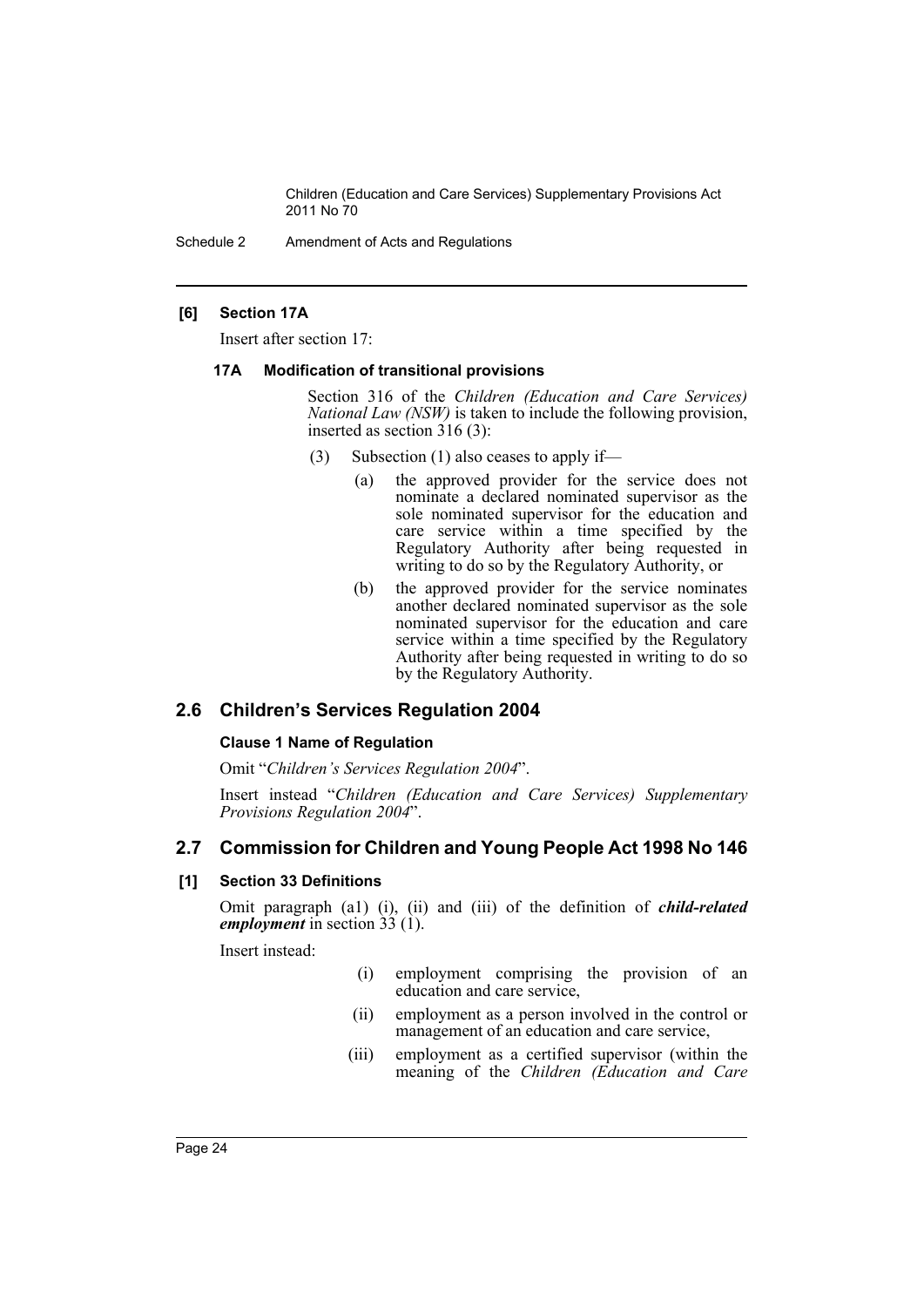Amendment of Acts and Regulations Schedule 2 and  $\frac{1}{2}$  Schedule 2

*Services) National Law (NSW)*) in relation to an education and care service under that Law,

(iiia) employment as a certified supervisor (within the meaning of the *Children (Education and Care Services) Supplementary Provisions Act 2011*) in relation to a State regulated education and care service under that Act,

## **[2] Section 33 (1), definition of "employer"**

Omit paragraph (c). Insert instead:

(c) in the case of employment comprising the provision of an education and care service or the performance of work as a person involved in the control or management of an education and care service—the Director-General of the Department of Education and Communities.

## **[3] Section 33 (1), definition of "employment"**

Omit paragraphs (g) and (h). Insert instead:

- (g) providing an education and care service, or
- (h) performance of work as a person involved in the control or management of an education and care service.

### **[4] Section 33 (1)**

Insert in alphabetical order:

*education and care service* means an education and care service within the meaning of the *Children (Education and Care Services) National Law (NSW)* or a State regulated education and care service within the meaning of the *Children (Education and Care Services) Supplementary Provisions Act 2011*.

### **[5] Section 33 (1), definition of "prescribed children's service"**

Omit the definition.

#### **[6] Section 45 Application of background checking provisions to adult persons residing with authorised carers or children's service providers**

Insert in alphabetical order in section 45 (1).

*approved provider* of a children's service means the approved provider of the service under the *Children (Education and Care Services) National Law (NSW)* or the *Children (Education and Care Services) Supplementary Provisions Act 2011*, as the case requires.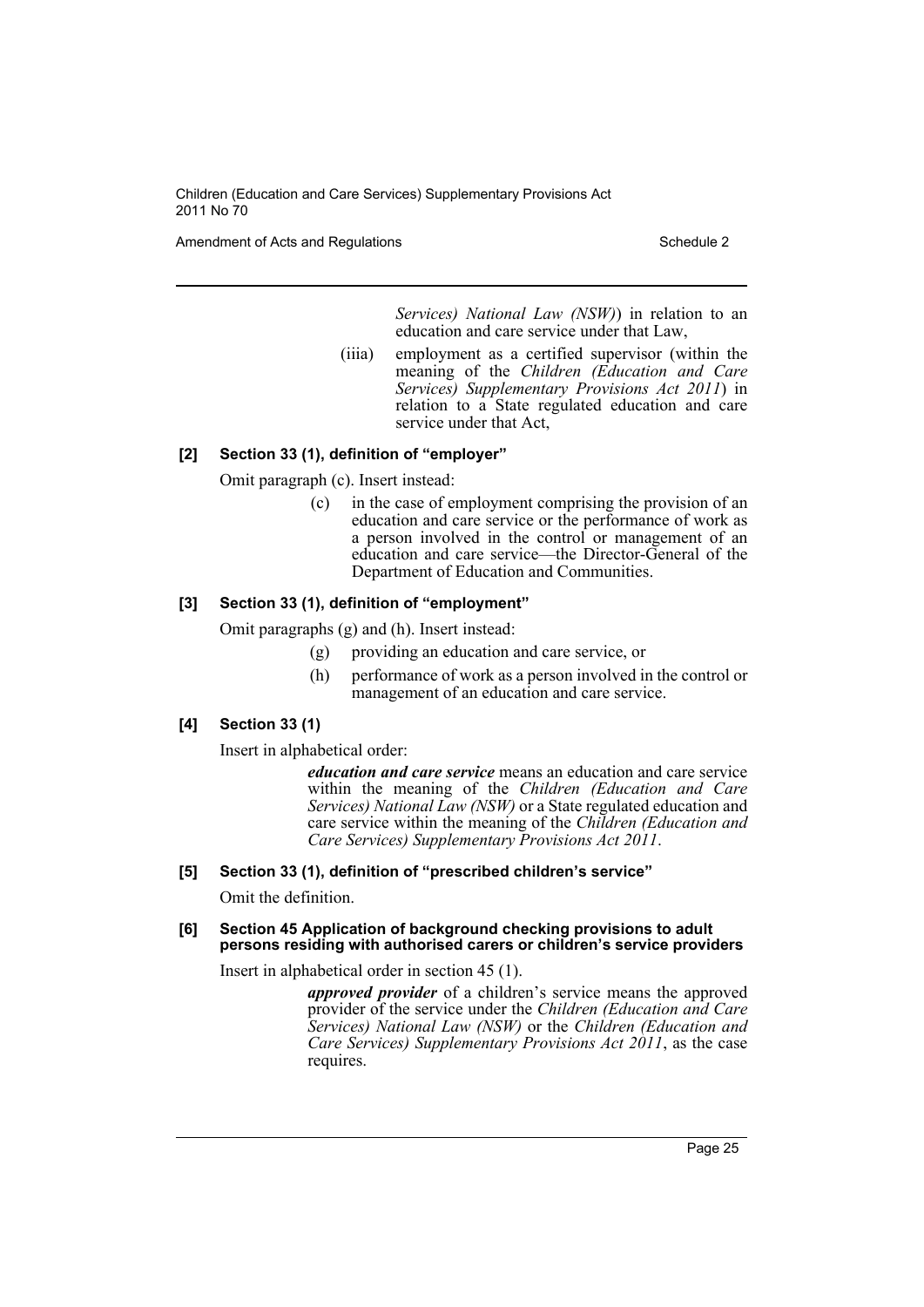Schedule 2 Amendment of Acts and Regulations

*children's service* means a family day care service within the meaning of the *Children (Education and Care Services) National Law (NSW)* or a home based education and care service within the meaning of the *Children (Education and Care Services) Supplementary Provisions Act 2011*.

### **[7] Section 45 (1)**

## Omit the definition of *children's service provider*. Insert instead: *children's service provider* means:

- (a) in the case of a family day care service approved under the *Children (Education and Care Services) National Law (NSW)*—the person who is the family day care educator under that Law for that service, or
- (b) in the case of a home based education and care service approved under the *Children (Education and Care Services) Supplementary Provisions Act 2011*—the person who is the approved provider under that Act for that service.

### **[8] Section 45 (4) (a) and (c)**

Omit "licensee of the children's service" wherever occurring.

Insert instead "approved provider of the children's service".

### **2.8 Community Services (Complaints, Reviews and Monitoring) Act 1993 No 2**

### **[1] Section 4 Definitions**

Insert after paragraph (c) of the definition of *community welfare legislation* in section 4  $(1)$ :

> (c1) the *Children (Education and Care Services) Supplementary Provisions Act 2011*,

### **[2] Section 28 Applications to Administrative Decisions Tribunal for reviews of decisions**

Insert after section 28 (1) (a):

(a1) a decision that is a reviewable decision for external review under section 192 of the National Law Alignment Provisions (within the meaning of the *Children (Education and Care Services) Supplementary Provisions Act 2011*),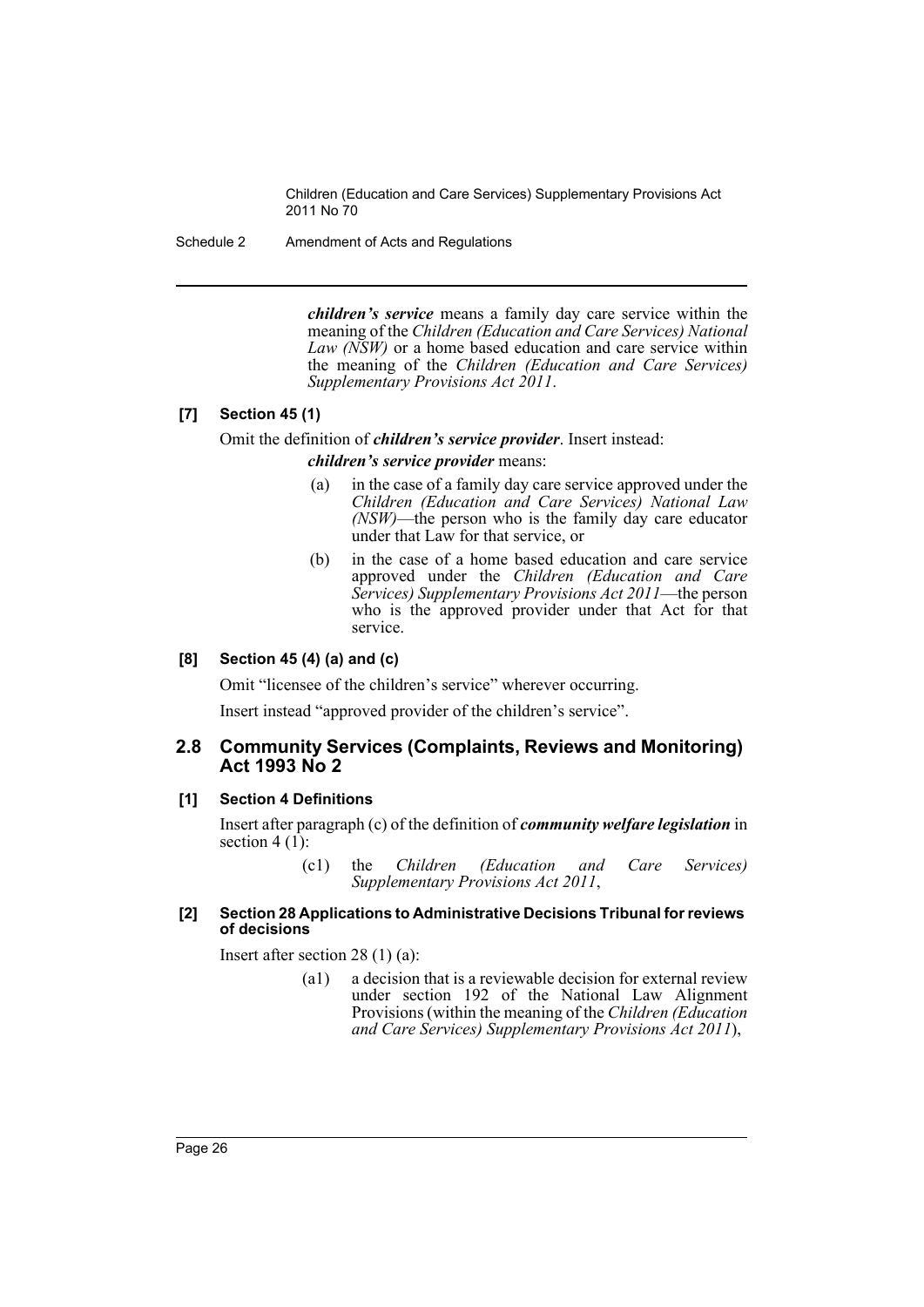Amendment of Acts and Regulations Schedule 2

### **[3] Section 29 Who may apply to the Tribunal?**

Insert after section 29 (6):

- (7) An application may not be made under this Part for a review of a reviewable decision under the *Children (Education and Care Services) Supplementary Provisions Act 2011* by the person who is the subject of the reviewable decision. Any such application must be made as provided for by that Act.
- (8) In this section:

*reviewable decision* under the *Children (Education and Care Services) Supplementary Provisions Act 2011* means a decision that is a reviewable decision for external review under section 192 of the National Law Alignment Provisions (within the meaning of that Act).

# **2.9 Companion Animals Act 1998 No 87**

### **Section 14 Dogs prohibited in some public places**

Omit section 14 (1) (f). Insert instead:

(f) *Child care centres* (meaning any property occupied or used for a purpose connected with the conduct of an approved education and care service within the meaning of the *Children (Education and Care Services) National Law (NSW)* or the *Children (Education and Care Services) Supplementary Provisions Act 2011*, other than any property used for a residence or the curtilage of a residence).

# **2.10 Food Regulation 2010**

### **Clause 16O Exemptions from Division 3 of Part 8 of the Act**

Omit clause 16O (3) (c). Insert instead

(c) premises where an approved education and care service within the meaning of the *Children (Education and Care Services) National Law (NSW)*, or the *Children (Education and Care Services) Supplementary Provisions Act 2011*, is provided,